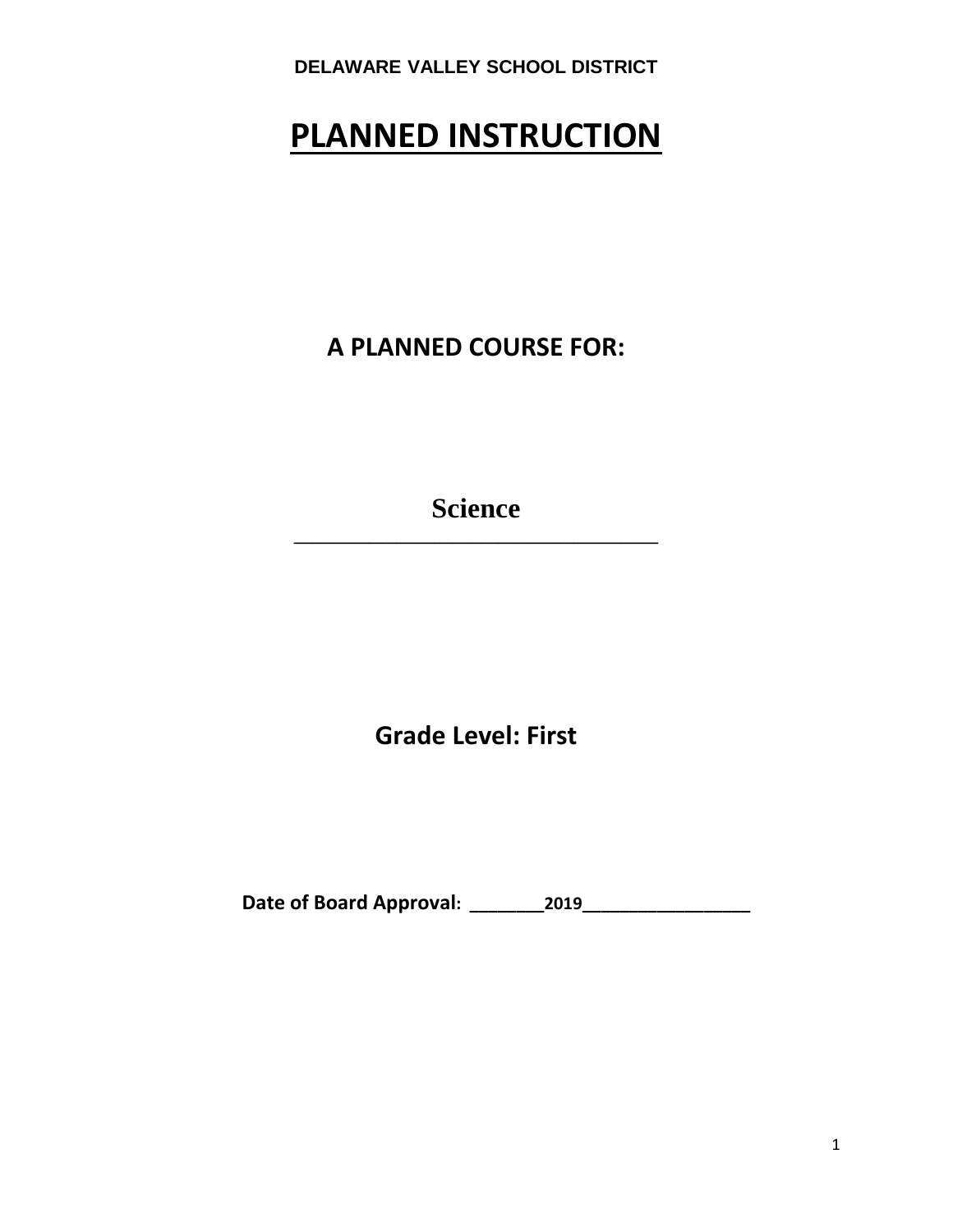# **Planned Instruction**

**Title of Planned Instruction:** First Grade Science Curriculum

**Subject Area:** Science **Grade: First** 

**Course Description:** Through hands-on investigation and informational literature, students will develop an elementary understanding of the areas of biology, physical science, chemistry, physics, Earth Science, technology, engineering, the environment, ecology, and agriculture.

**Time/Credit for the Course:** One Year

**Curriculum Writing Committee:** Terri Christensen, Tammy Curtis, Patrick Hopkins, Stephanie Osborn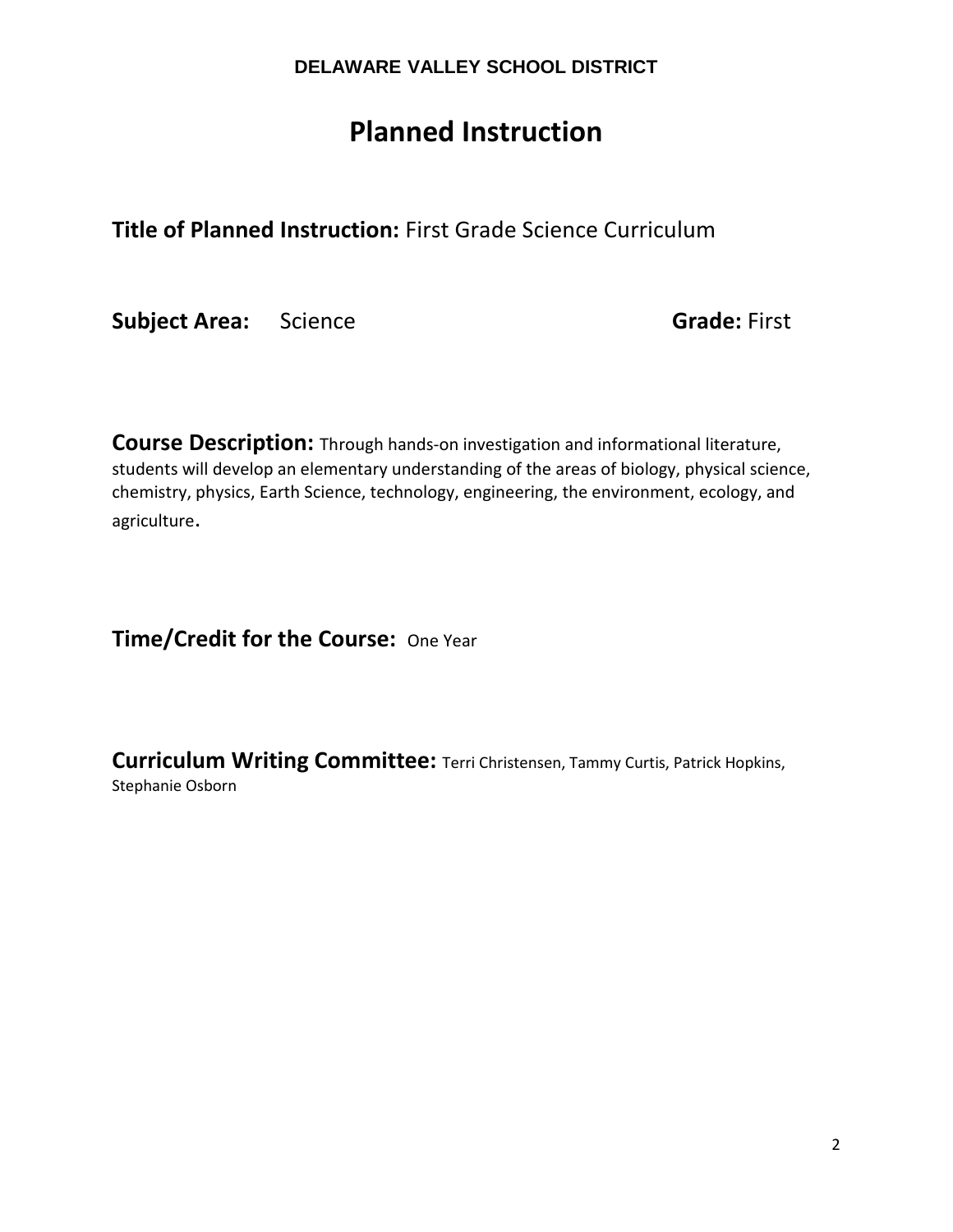# **Curriculum Map**

#### **One Marking Period-Life Science: Animals Range in days: 45**

#### **Overview:**

Students will investigate and communicate observations made about animals and their basic needs.

#### **Goals:**

Through hands-on investigations, students will observe, compare, and document the basic structures of common animals, discover different ways to propagate each species, create classroom terrariums using plants and outside animals, and identify and provide for the needs of these living organisms in the classroom.

#### **Understanding of:**

Through informational literature and systematic investigation of animals found in our world, students will develop a heightened awareness, curiosity, and understanding of the biological sciences while engaging in scientific practices.

#### **One Marking Period-Life Science: Convertise Convertise Convertise Convertise Convertise Convertise Convertise** *Plants*

#### **Overview:**

Students will investigate and communicate observations made about plants and their basic needs.

#### **Goals:**

Through hands-on investigations, students will observe, compare, and document the basic structures of common plants, discover different ways to propagate each species, create classroom terrariums using these plants and outside animals, and identify and provide for the needs of these living organisms in the classroom.

#### **Understanding of:**

Through informational literature and systematic investigation of common plants and animals found in our world, students will develop a heightened awareness, curiosity, and understanding of the biological sciences while engaging in scientific practices.

#### **One Marking Period –Physical Science: Range in days: 45** *Solids and Liquids/ Water Cycle*

#### **Overview**:

Students will investigate and communicate observations made about solids and liquids.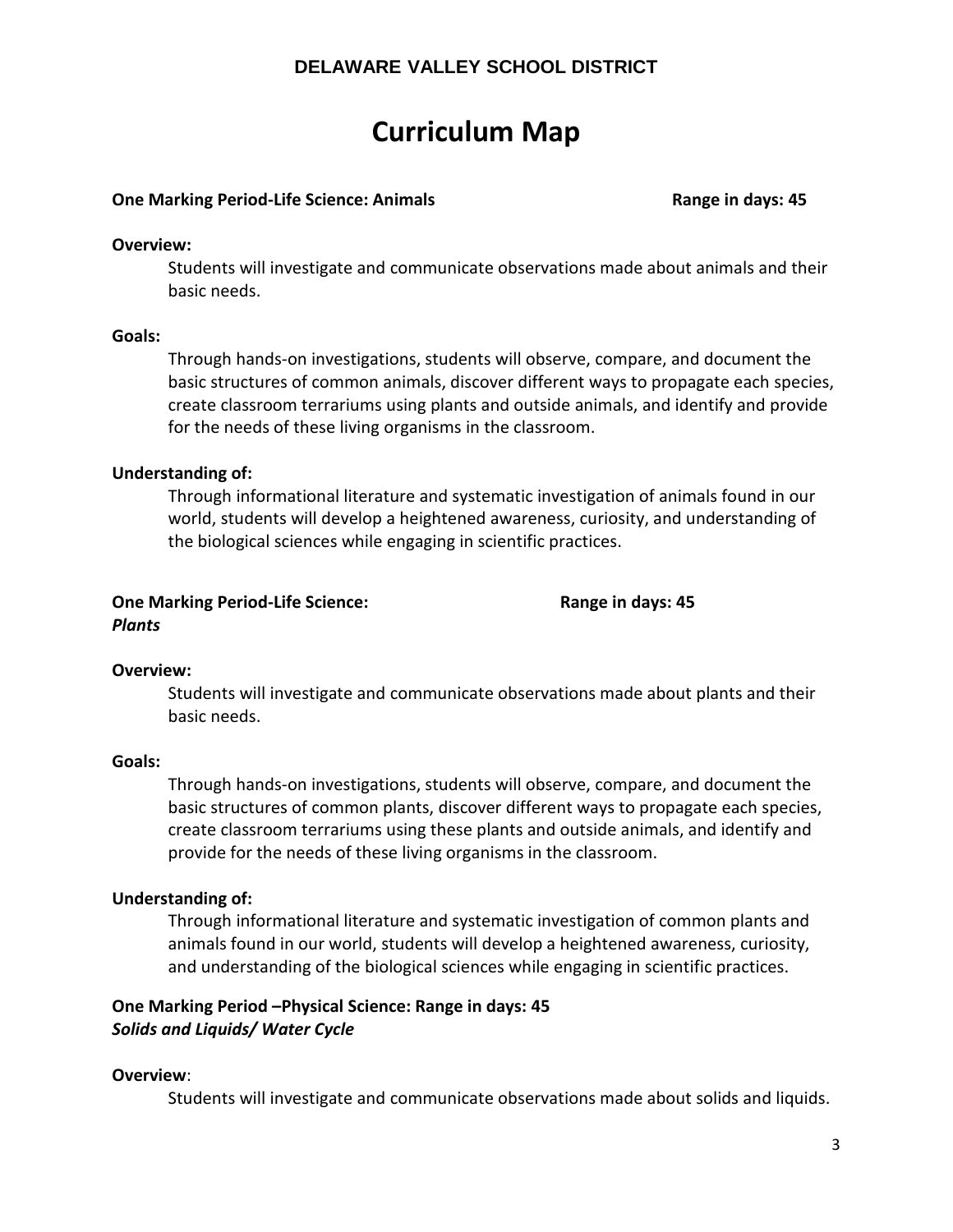#### **Goals**:

Through hands-on investigations of different types of physical matter, students will observe, describe, and compare properties and behaviors of solids and liquids and will record their observations with pictures, numbers, and words.

#### **Understanding of:**

Through informational literature and the systematic investigation of solids and liquids, students will develop a heightened awareness, curiosity, and understanding of matter in the physical world.

#### **One Marking Period-Earth Science:** Time range in days: 45 *Pebbles, Sand, and Silt (Earth Science)*

#### **Overview**:

Students will investigate and communicate observations made about pebbles, sand, and silt.

#### **Goals**:

Through hands-on investigations of pebbles, sand, and silt, students will observe, describe, and compare properties and behaviors of different Earth materials and will record their observations with pictures, numbers, and words.

#### **Understanding of:**

Through informational literature and the systematic investigation of pebbles, sand, and silt, students will develop a heightened awareness, curiosity, and understanding of Earth science concepts.

#### **UNIT: Plants and Animals**

Big Idea # 1: Aquatic, terrestrial, and human made ecosystems consist of diverse, living and nonliving components that change over time and across geographic areas.

Essential Questions:

● What are the living and nonliving parts of ecosystems that exist within our community (or our school?), and what can cause them to change over time?

#### Concepts:

- PA experiences four seasonal climate changes: spring, summer, fall, winter.
- Organisms (plants and animals) respond to seasonal changes (i.e. growth patterns, dormancy and hibernation, migration).
- Plants and animals develop according to the species' life cycle.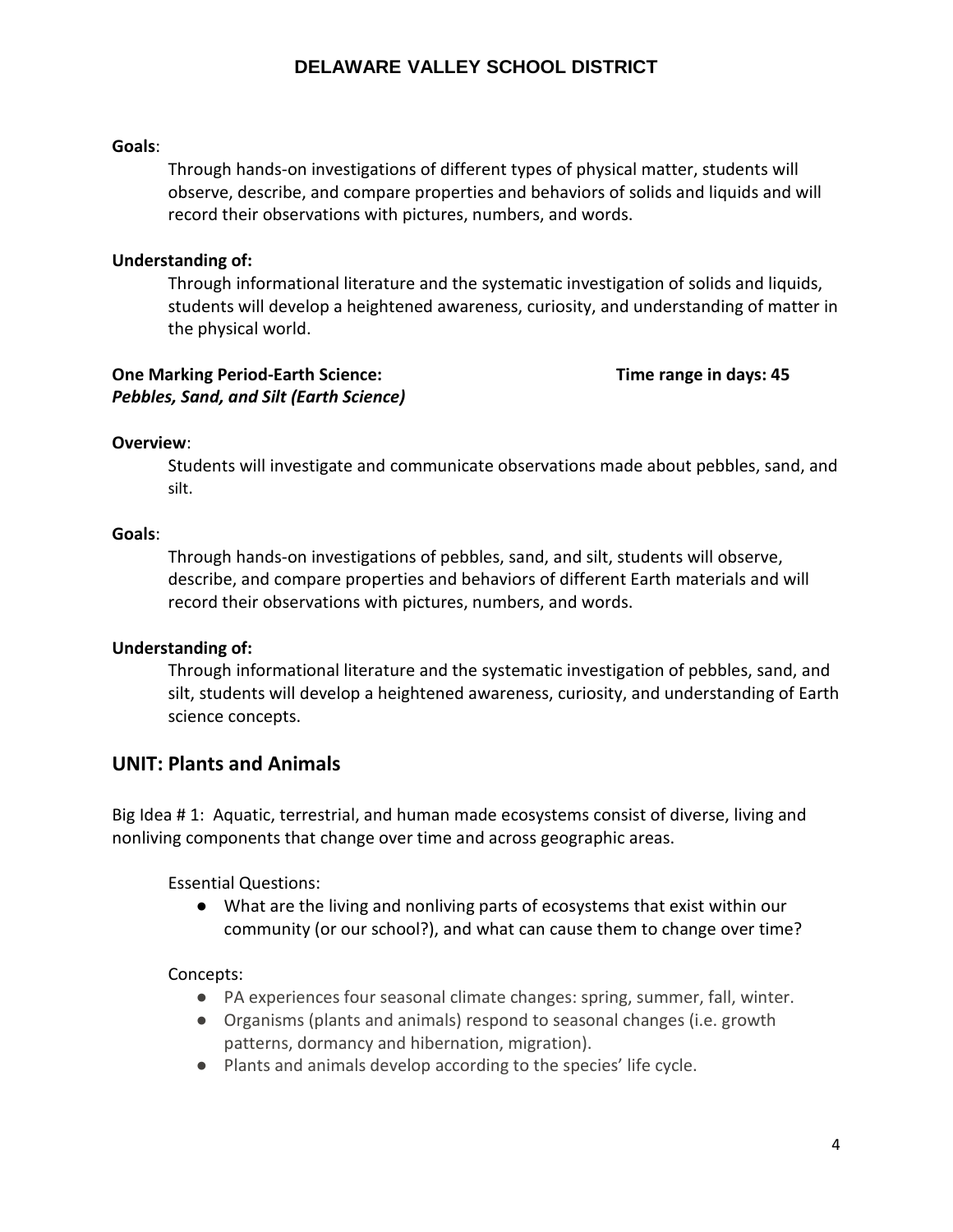- After a living organism dies it decomposes and becomes a nutrient source or natural resource
- Living and nonliving components of an ecosystem are interdependent.
- Change in an ecosystem may cause organisms to become extinct when one or more of their needs can no longer be met.

#### Competencies:

- Identify an animal or plant and list the effects of seasonal change on that organism.
- Describe the life cycle of a given plant and a given animal.
- Create a graphic representation of a food chain in a local ecosystem.
- Create a graphic representation of how an organism depends on living and nonliving components in its environment.

### Big Idea #2: Living things depend on their habitat to meet their basic needs.

#### Essential Questions:

● What is the role of the habitat in providing the basic needs of an organism?

### Concepts:

- All living things have basic needs: food, space, shelter and water in an arrangement suitable for survival.
- Living things find their basic needs in their habitat.
- Living things are associated with specific habitats. (i.e. rabbits live in fields but could not survive in an ocean) habitat.
- Living livings depend on other living and nonliving components within a habitat.

# Competencies:

- Identify the basic needs of living things in a habitat.
- Given a plant or animal, identify its preferred food, water source, shelter, space and how its habitat provides these needs in a suitable arrangement
- Describe one major habitat in PA (e.g. wetland, forest, field, river/lake/creek, urban/suburban) and identify many of the associated living and nonliving components.

Big Idea #3: The survival of living things is dependent upon their adaptations and ability to respond to natural changes and human influences on the environment.

Essential Questions:

● How does an adaptation help an organism survive and what happens when it cannot adapt to changes in its environment?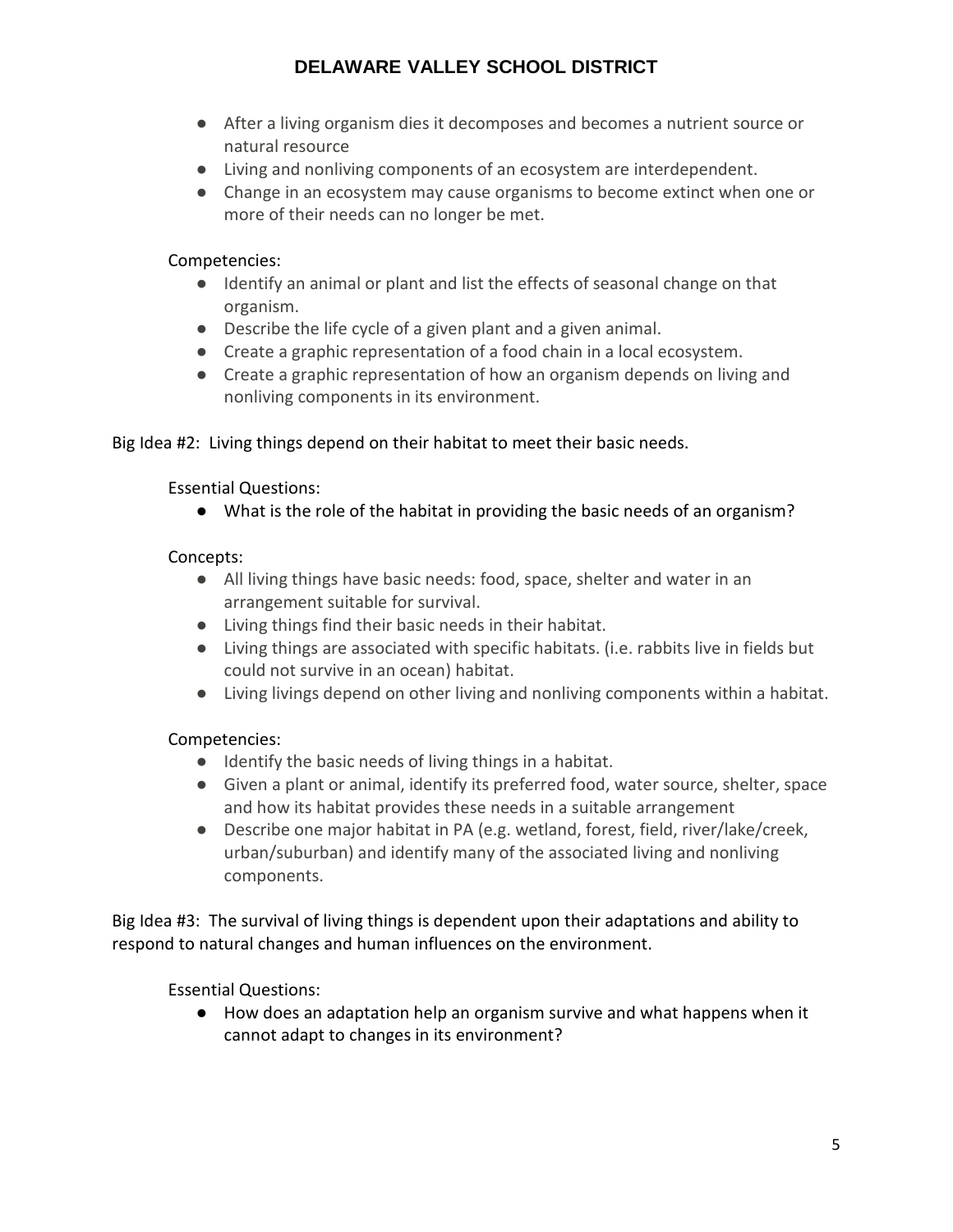#### Concepts:

- Animals and plants have physical adaptations that enable them to survive in their habitat (e.g., physical: shape of beak, position of eyes on head, thickness of fur or fat, flat leaf vs. needle).
- When habitat changes it affects living things.

#### Competencies:

- Explain how the adaptations of three different animal and/or plant species help the organisms to survive in their habitat(s) (e.g. fur, feathers, web feet; butterfly proboscis; camouflage; seed dispersal).
- Describe how living things are affected when their habitat changes. (e.g., changes occur in food, water, shelter, space).

Big Idea #4: Sustainable use of natural resources is essential to provide for the needs and wants of all living things now and in the future.

#### Essential Questions:

● Why is it important to conserve both renewable and non-renewable resources? Concepts:

- All living things rely on natural resources for survival (including people)
- All living things survive by meeting their needs: needs are necessary for survival; wants are not.
- Humans use and consume the Earth's natural resources daily.
- Humans can conserve some natural resources, so that these resources can be sustained for the future. There are laws that help to conserve natural resources.

# Competencies:

- Explain how plants and animals use natural resources for their survival.
- Explain how you and others in your class use natural resources in your daily lives.
- Explain why it is important to conserve natural resources.
- Explain the difference between needs and wants and give examples of each.
- List ways that you and others can conserve natural resources.

Big Idea #5: The Health of all living things is directly related to the quality of the environment

#### Essential Questions:

● How does the environment affect the health of living things?

#### Concepts:

- Plants, animals and humans need air and water to survive.
- Living and nonliving components of the ecosystem affect each other.
- Health can be affected by things in air, water or soil.
- Humans may have a positive or negative impact on environmental health (e.g. pollution; cleanup programs).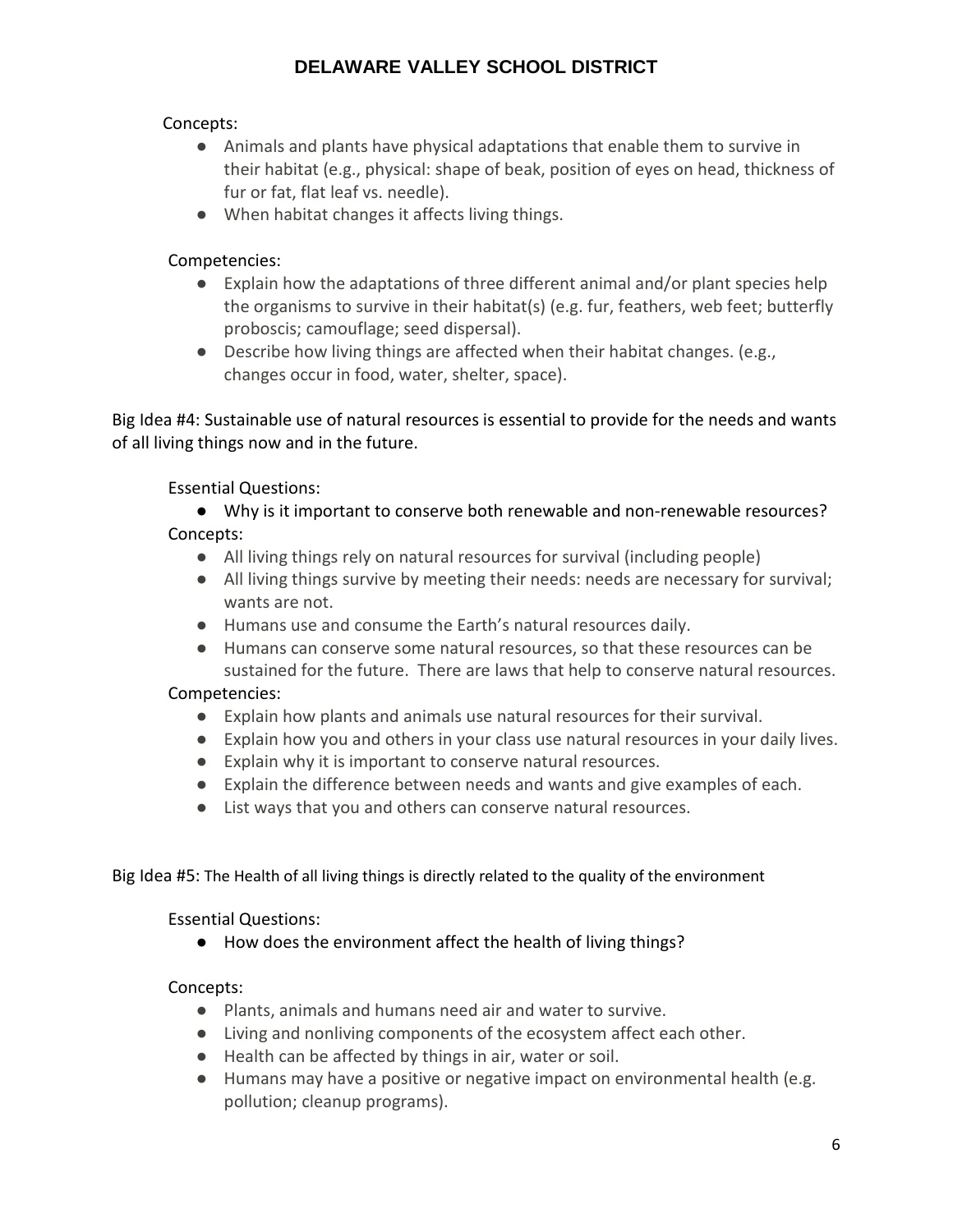#### Competencies:

- Explain how living and nonliving things affect one another.
- Describe how water, air and soil affect living things.
- Describe how the health of living things is affected by the quality of water, air and soil.
- Describe positive and negative impacts of humans on the ecosystem.

#### Big Ideal #6: All living things are made of parts that have specific functions.

#### Essential Questions:

● How do the structures and functions of living things allow them to meet their needs?

#### Concepts:

- Parts of living things work together to carry out life functions.
- Each plant or animal has different structures that serve different functions in growth, survival, and reproduction.
- Most living things need food, water, light, air, and a way to dispose of wastes.
- Energy is needed for all organisms to stay alive and grow.
- Living things can be grouped based on their similarities and differences.
- Tools make it possible to observe living things or the parts of living things that are too small to be seen with the naked eye.

#### Competencies:

● Describe relationships among parts of a natural or human-made system.

Big Idea #7: Different characteristics of plants and animals help some populations survive and reproduce in greater numbers.

#### Essential Question:

● How does the variation among individuals affect their survival?

#### Concepts:

- Individuals of the same kind differ in their characteristics, and sometimes the differences give individuals an advantage in surviving and reproducing, creating a population with survival and reproductive advantages.
- Organisms inherit characteristics from their parents.
- Some organisms that lived long ago are similar to existing organisms, but some are quite different.

#### Competencies:

● Measure, describe, or classify organisms, objects and/or materials by basic characteristics, their changes, and their uses.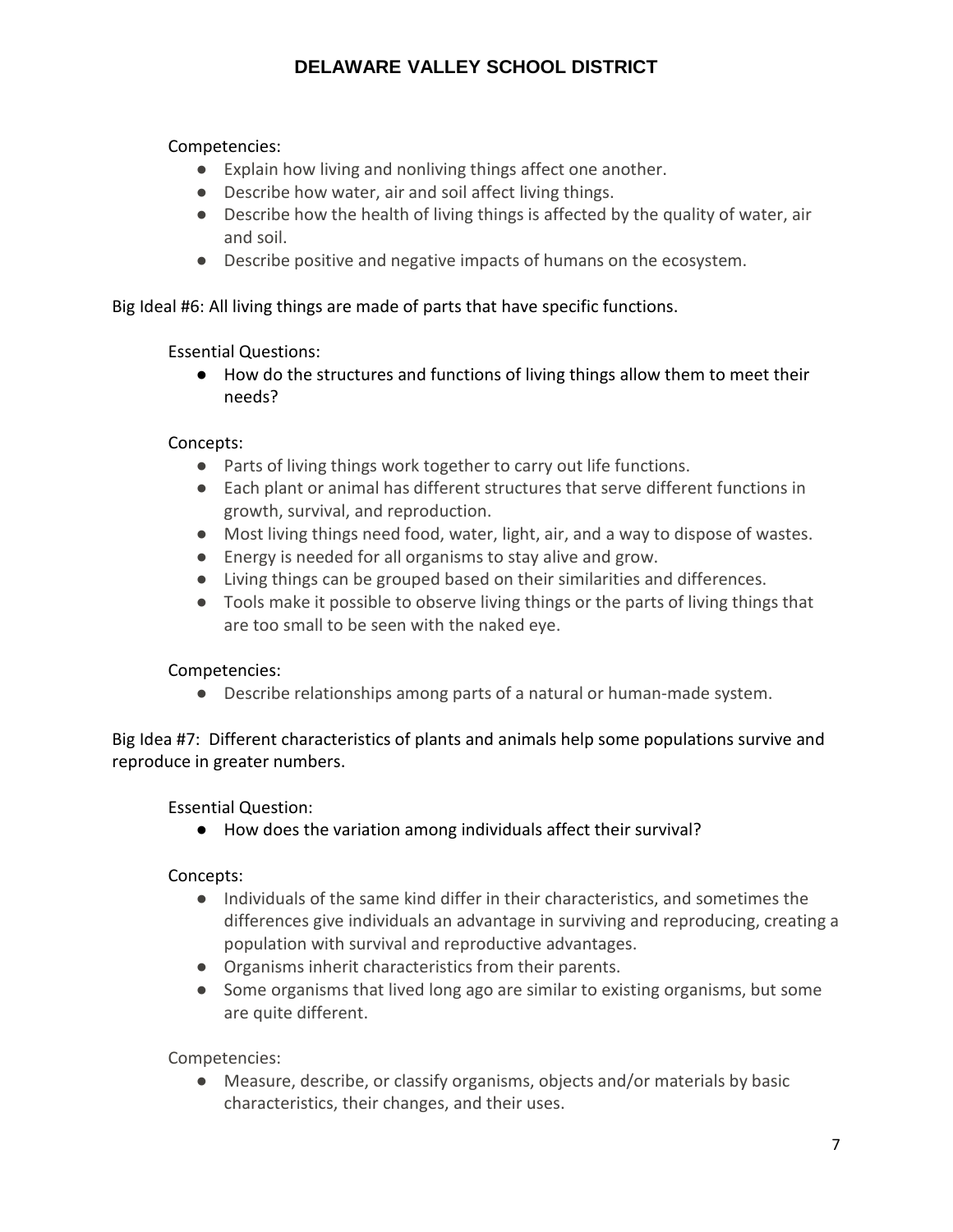● Describe relationships among parts of a natural or human-made system. Big Idea #8: Each area of technology has a set of characteristics that separates it from others; however, many areas overlap in order to meet human needs and wants

Essential Question:

● What are different areas of technology?

#### Concepts:

- Technology is designed to have an impact on a living being's health.
- Ecosystems can be controlled by technology.
- Many processes and tools are used to make products.

#### Competencies:

- Design and construct a mini-ecosystem (i.e. terrarium, aquarium etc.).
- List and describe the purpose of several different types of structures.
- List and describe several alternative energy sources.

Big Idea #9: A technological world requires that humans develop capabilities to solve technological challenges and improve products for the way we live.

Essential Question:

● How do human wants and needs affect the products you use?

Concepts:

- A technological world requires an understanding of how things are made and can be improved.
- Safety is a major concern for all technological development and use.

Competencies:

- Investigate and explain how things work and how they may be maintained.
- Select and safely use a tool for a specific purpose.
- Communicate how technology influences individuals, families, communities, or the environment.

Big Idea #10: Technology is created, used, and modified by humans

Essential Question:

● In what ways do humans create, use, or modify technologies?

Concepts:

- A difference exists between the natural and the human-made world.
- Humans use tools, technology, and devices to help them to do a variety of things.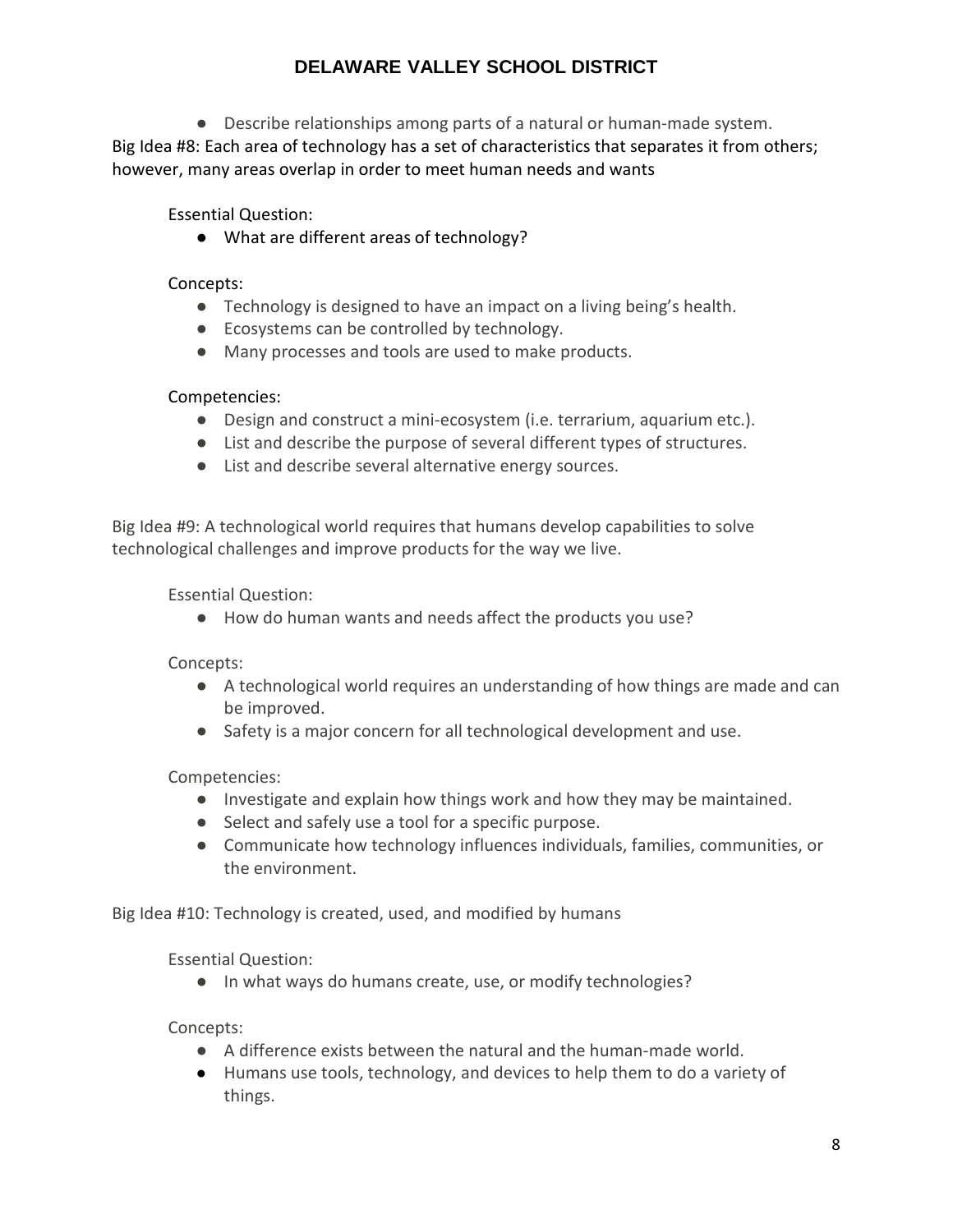● Humans must plan, use materials and select appropriate tools to complete a task.

- Explain and provide examples of the differences between the human-made, and the natural world, including how they interact.
- Describe how a variety of tools/instruments can be used to adapt the world based on a need or want.
- Demonstrate the ability to plan and create things using a set of problem solving steps.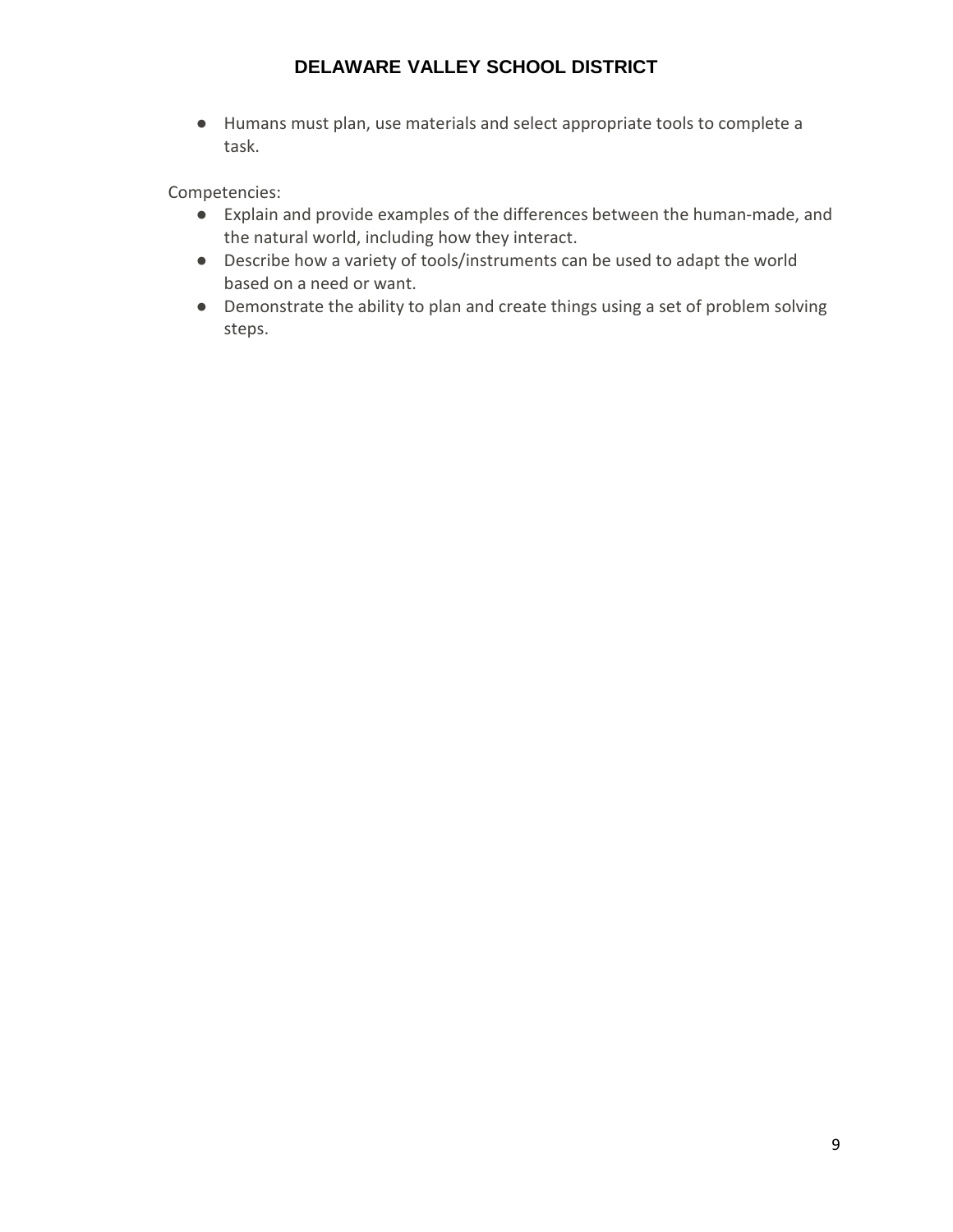#### **Unit:** Animals **Time Range in Days:** 45 Days

#### **Standard(s):**

PA Academic Standards Science, PA Common Core Standards Math, PA Common Core Standards ELA

#### **Standards Addressed:**

PA Academic Standards for Science and Technology and Engineering Education **[https://static.pdesas.org/content/documents/PreK-2\\_Science\\_and\\_Technology\\_Standards.pdf](https://static.pdesas.org/content/documents/PreK-2_Science_and_Technology_Standards.pdf) [http://static.pdesas.org/content/documents/CF-Science\\_Grade1.pdf](http://static.pdesas.org/content/documents/CF-Science_Grade1.pdf)**

#### **Overview:**

Through hands-on investigations, students will observe, compare, and document the basic structures of common animals, discover different ways to propagate each species, create classroom terrariums using plants and outside animals, and will identify and provide for the needs of these living organisms in the classroom.

#### **Goals/Objectives:**

#### **Students will….**

- Identify and describe the basic needs of animals in a terrestrial habitat
- Identify different habitats on the Earth and their predominant animal species
- Describe basic external structures of animals
- Describe a simple food chain in a terrestrial habitat
- Describe the life cycle of frogs
- Explain why some people consider some insects, plants, and other living things to be pests
- Identify ways to control the population of pests
- Document and discuss living and nonliving things in a habitat
- Record observations of animals, using drawing and writing
- Categorize animals by their external characteristics
- Investigate the dependence of an animal on the sun's energy, food/nutrients, air, living space, and shelter

#### **Core Activities and Corresponding Instructional Methods:**

Throughout all investigations, expose students to academic vocabulary.

- Animal Atlas Videos
	- Feathered Friends
	- Surviving in the Wild
	- Aquatic Mammals
	- The Life Aquatic
	- Going Amphibious
	- Animal Senses
	- Amphibian Adventures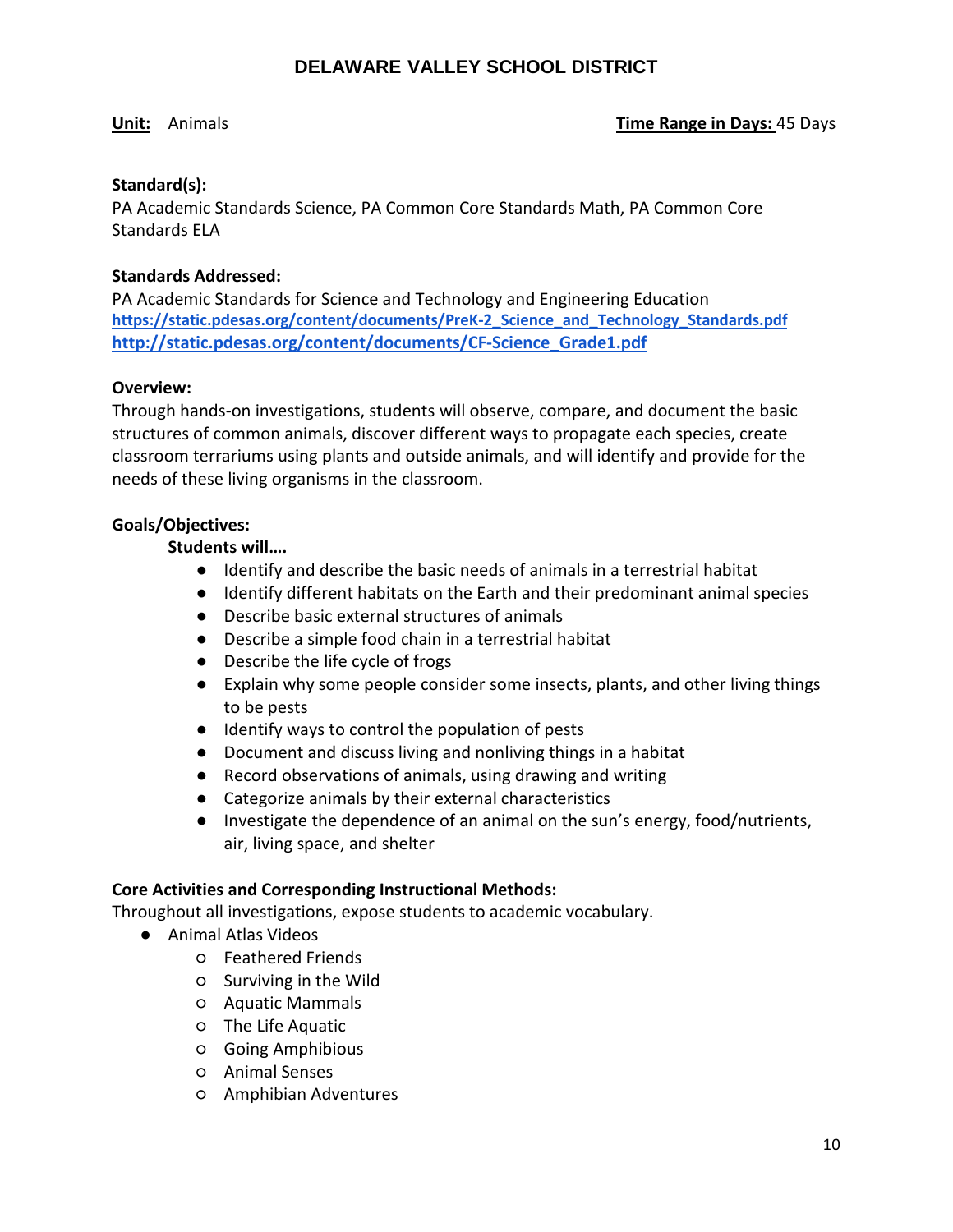- Pests, Parks, Pets, and People
- National Geographic Kids (Habitats) <https://kids.nationalgeographic.com/explore/nature/habitats/>
- Science A-Z
	- Animal Cards
	- Animal Videos
	- Animal Process Activities-Animals and You, Pet or Not, Sow Bugs
	- Foss Modulation Correlation Activities: Animals
	- Science Fair Experiments: Short Experiments for K-2
	- Scientist Inventor Cards
	- Career Files
- FOSS Science Kit:
	- Plants and Animals Materials
	- Plants and Animals Big Book
- Generation Genius- Plant and Animal Life Cycle Video
- Turtlediary.com: Science Videos for First Grade
	- Food Chains
	- Animal Videos
	- Life Cycle of a Frog
- Mystery Science Resource:
	- Where Do Animals Live?
	- How Can You Find Animals in the Woods?
	- How Do Animals Make Their Homes In The Forest?
	- Where Can You Find Whales in the Desert?
	- Why Do Animals Come Back After Going to Warm Places?
	- Do Worms Really Eat Dirt?
- Brainpopjr.com Resources Animals
	- Classifying Animals
	- Food Chain
	- Camouflage
	- Hibernation
	- Migration
	- Frogs
	- Fish
	- Mammals
- Brainpopjr.com Resources- Animal Habitats:
	- Desert
	- Forests
	- Rainforests
	- Freshwater Habitats
	- Arctic Habitats
	- Ocean Habitats
- Animal Research Project- Culminating Activity at the end of the Animal Unit
- Bookflix: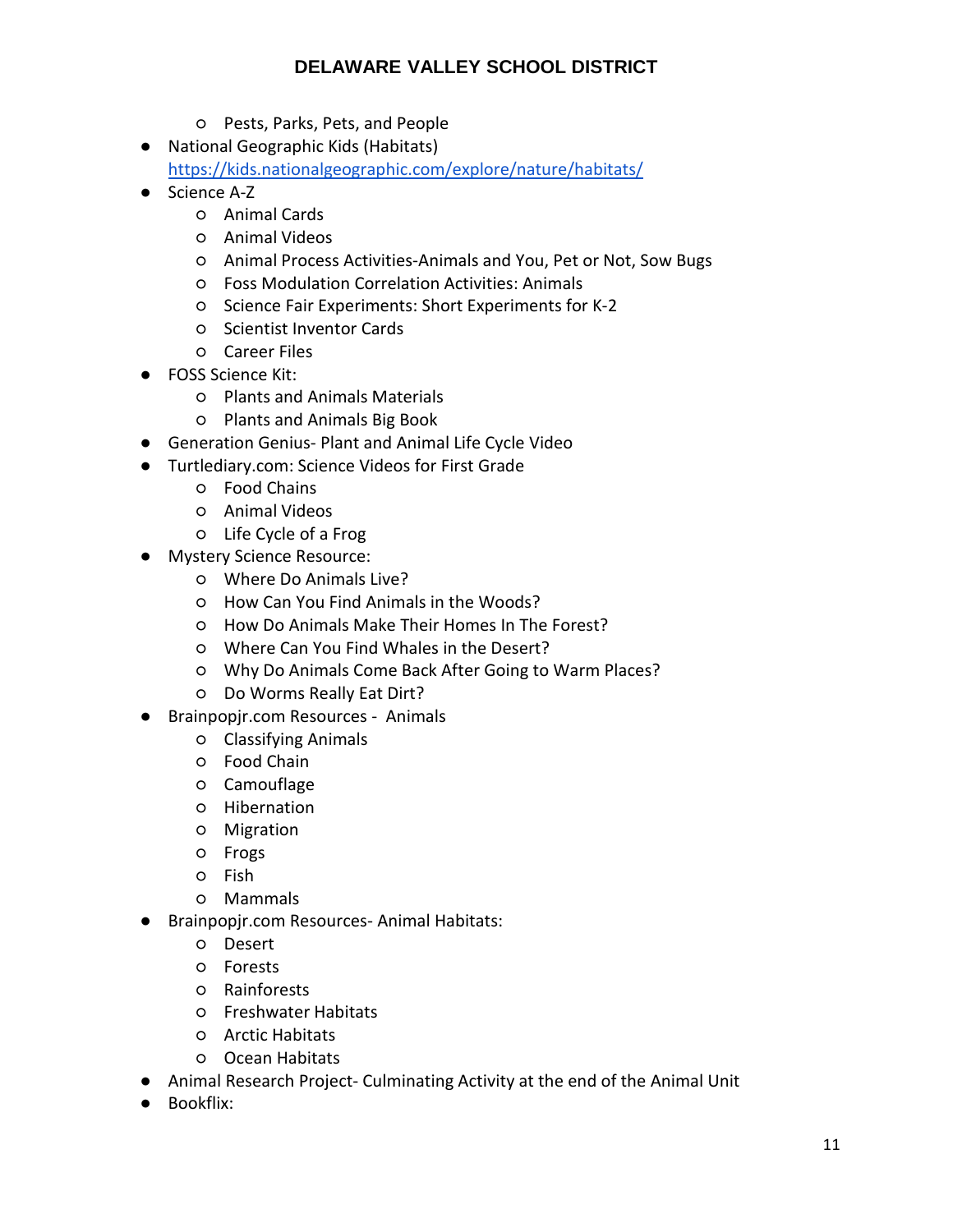- Animals and Nature (Nonfiction and Fiction paired texts)
- TrueFlix (Nonfiction text with paired video):
	- From Farm to Table
	- Classifying Animals
- Read Alouds:
	- Hops Home: Magic School Bus
	- Animal Habitats (Judy Press)
	- In the Small, Small Pond (Judy Fleming)
- Animal YouTube VIdeos:
	- From Egg to Frog [\(https://www.youtube.com/watch?v=wAcwjWi6I9Y\)](https://www.youtube.com/watch?v=wAcwjWi6I9Y)

#### **Assessments:**

**Diagnostic:** Observation, question and answers

**Formative:** Observation, question and answers, documentation

● Mystery Science--End of Lesson Assessments

#### **Summative:** Observation, question and answers, documentation, and completed

student notebook

#### **Extensions:**

Match parents with the offspring animal. Investigate the animals in the classroom terrarium Set up an aquarium in the classroom Investigate the plants and animals in the aquarium Make a worm bin Observe squirrels in nature View a video on the Foss website: *All about Plant and Animal Interdependency* or *All about Animal Life Cycles* See youtube and schoolhouse rock for additional videos. Animal Atlas Create habitat dioramas Animal Research Poster Projects

#### **Correctives:**

Remodel and review activities and procedures Revisit vocabulary, use picture cards, diagrams, photos, videos Write sentences and/or vocabulary to be copied by student Student share notebooks and explanations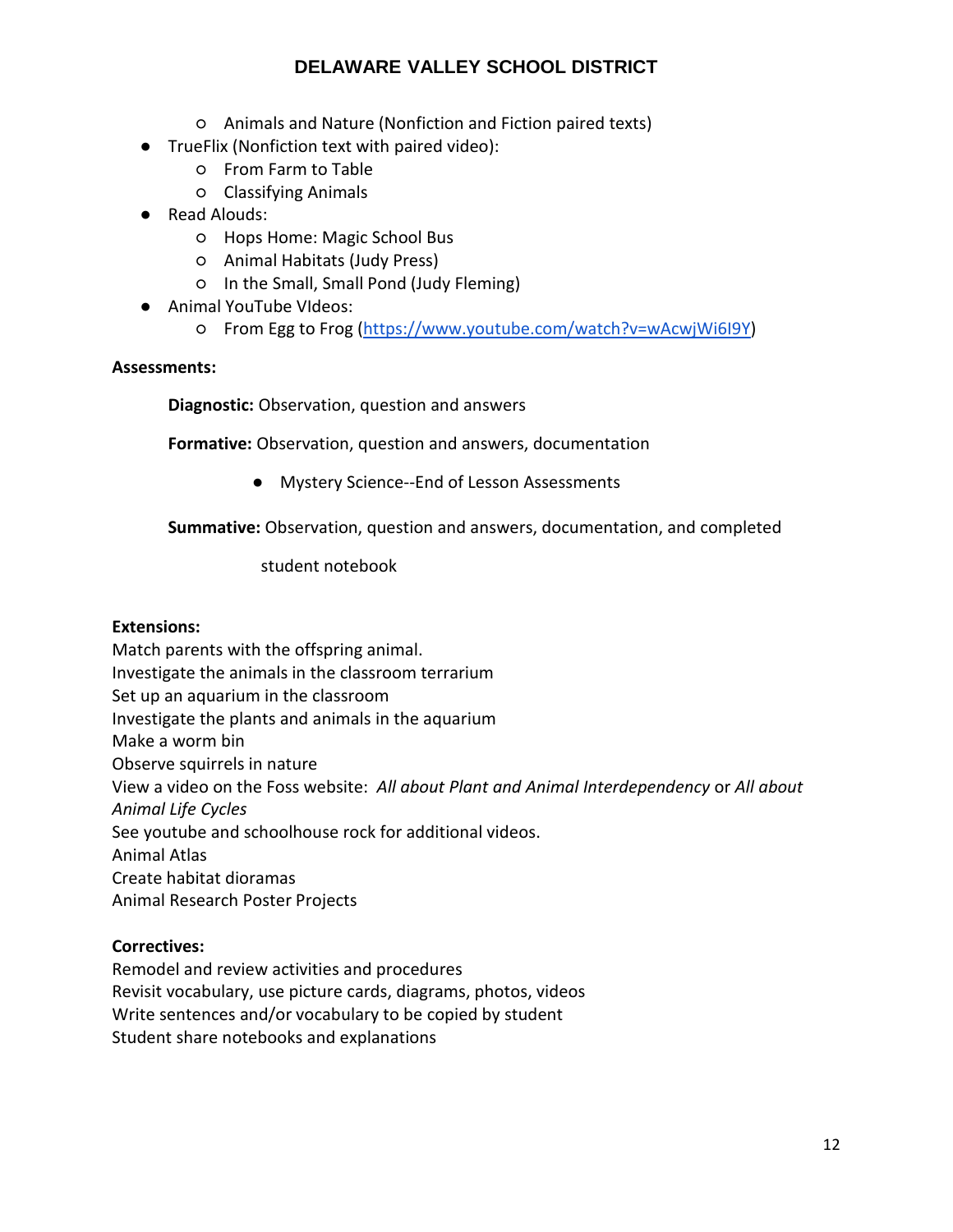**Links to Hands On Activities and Experiments:**

**1. Animal Habitat Murals**

**[https://www.scholastic.com/teachers/lesson-plans/teaching-content/animal](https://www.scholastic.com/teachers/lesson-plans/teaching-content/animal-habitats/)[habitats/](https://www.scholastic.com/teachers/lesson-plans/teaching-content/animal-habitats/)**

**2. Animal Senses [https://education.lego.com/en-us/lessons/wedo-2-computational-thinking/animal](https://education.lego.com/en-us/lessons/wedo-2-computational-thinking/animal-senses)[senses](https://education.lego.com/en-us/lessons/wedo-2-computational-thinking/animal-senses)**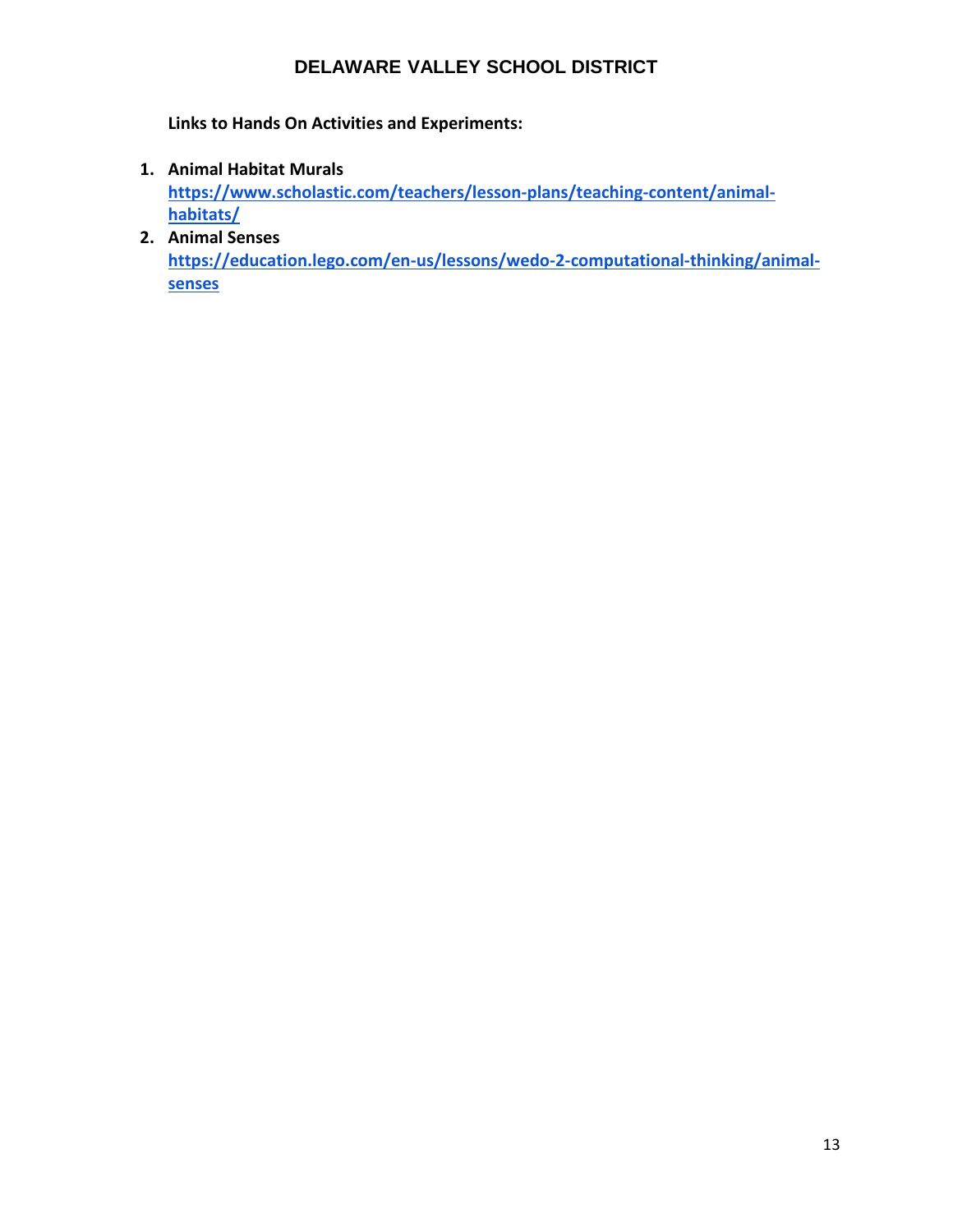#### **Unit:** Plants **Time Range in Days:** 45 Days

#### **Standard(s):**

PA Academic Standards Science, PA Core Standards Math, PA Core Standards ELA

#### **Standards Addressed:**

PA Academic Standards for Science and Technology and Engineering Education Links to SAS:

**[https://static.pdesas.org/content/documents/PreK-2\\_Science\\_and\\_Technology\\_Standards.pdf](https://static.pdesas.org/content/documents/PreK-2_Science_and_Technology_Standards.pdf) [http://static.pdesas.org/content/documents/CF-Science\\_Grade1.pdf](http://static.pdesas.org/content/documents/CF-Science_Grade1.pdf)**

#### **Overview:**

Students will investigate and communicate observations made about plants and their basic needs. Through hands-on investigations, students will observe, compare, and document the basic structures of common plants, discover different ways to prorogate each species, create classroom terrariums using these plants and outside animals, and will identify and provide for the needs of these living organisms in the classroom.

#### **Goals/Objectives:**

#### **Students will...**

- Describe the basic needs of plants
- Describe the role of soil in an agricultural system
- Describe the basic external structures of plants
- Grow plants from seed and investigate how they change and grow
- Draw, compare and record growth of two plants over time
- Create bar graphs to compare plant growth
- Make observations of different parts of plants to determine if new growth occurs
- Design a terrarium with soil, seeds, plants, and playground animals. Plant newly propagated plants into soil, observe continuing growth, and provide for the needs of all plants and animals
- Describe the basic life cycle of an apple
- Simulate food storage habits of red and gray squirrels
- Document observations and discuss living and nonliving things in their habitat
- Observe and document what happens when young ryegrass and alfalfa plants are cut near the soil surface
- Cut plant stems, place them in water or soil, and observe changes over time
- Initiate the growth of a new plant from a bulb and a root and observe changes

#### **Core Activities and Corresponding Instructional Methods:**

Throughout all investigations, expose students to academic vocabulary.

- FOSS Science Kit:
	- Plants and Animals Resources
	- Plants and Animals Big Book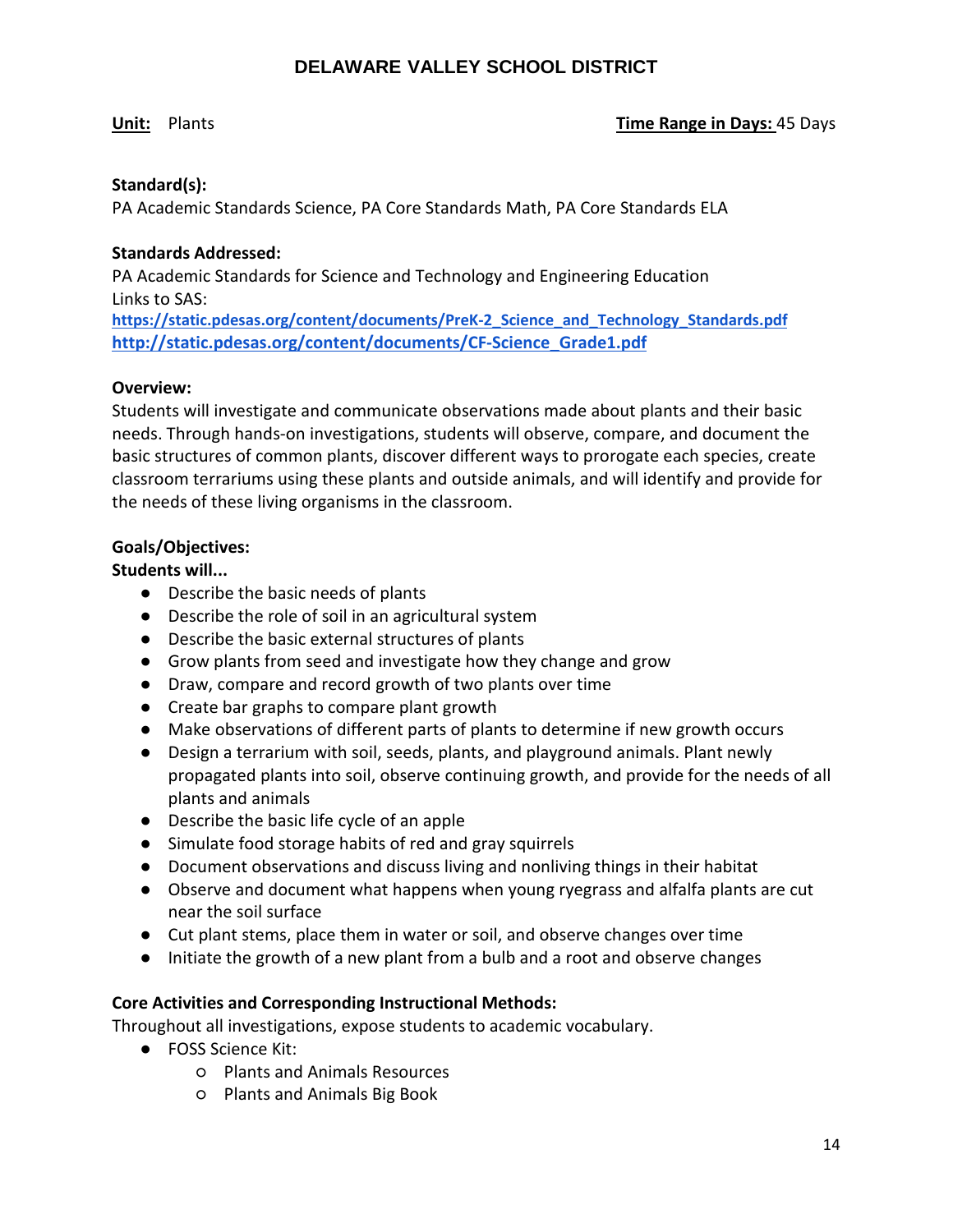- Science A-Z:
	- Foss Module Correlation: Plants, Plant Life
	- Process Activities: Fruits and Seeds, Plants Water & Sunlight, Sow Bugs
	- Science Fair Projects: Experiments for K-2
	- Scientist and Inventor Cards
	- Career Files
	- Printable Leveled Booklets
- Mystery Science Resource:
	- How Do Plants Grow?
	- Why Would You Want An Old Log In Your Backyard?
	- Why Don't Trees Blow Down In The Wind?
	- What Do Sunflowers Do When You Are Not Looking?
	- Where Do Fallen Leaves Go?
	- What Do Plants Eat?
	- Plant and Animal Superpowers
- Brainpopjr.com Plants:
	- Parts of a Plant
	- Plant Life Cycle
	- Plant Adaptations
	- Trees
	- Forests
	- George Washington Carver
	- Johnny Appleseed (Apples)
- Wonders Units that parallel with our Plants Unit:
	- Wonders Unit 3 Week 2 (Plants)
	- Wonders Unit 3 Week 5 (From Farm to Table)
- Generation Genius- Plant and Animal Life Cycle Video
- Turtlediary.com-First Grade Videos:
	- Plant Parts and Their Function
	- Life Cycle of a Plant
	- What is Soil?
- Bookflix:
	- The Tiny Seed (Eric Carle)
- Science Read Alouds:
	- Plant the Tiny Seed (Christie Matheson)
	- From Seed to Plant (Gail Gibbons)
	- Olivia Plants a Garden (Emily Sollinger)
- Plant Videos (Youtube):
	- What is a plant? All About Plants for kids [https://www.google.com/search?q=plant+videos+youtube&rlz=1CAPQVW\\_enUS](https://www.google.com/search?q=plant+videos+youtube&rlz=1CAPQVW_enUS851&oq=plant+videos+you&aqs=chrome.1.69i57j0l5.3811j0j7&sourceid=chrome&ie=UTF-8&safe=active&ssui=on) [851&oq=plant+videos+you&aqs=chrome.1.69i57j0l5.3811j0j7&sourceid=chrome](https://www.google.com/search?q=plant+videos+youtube&rlz=1CAPQVW_enUS851&oq=plant+videos+you&aqs=chrome.1.69i57j0l5.3811j0j7&sourceid=chrome&ie=UTF-8&safe=active&ssui=on) [&ie=UTF-8&safe=active&ssui=on](https://www.google.com/search?q=plant+videos+youtube&rlz=1CAPQVW_enUS851&oq=plant+videos+you&aqs=chrome.1.69i57j0l5.3811j0j7&sourceid=chrome&ie=UTF-8&safe=active&ssui=on)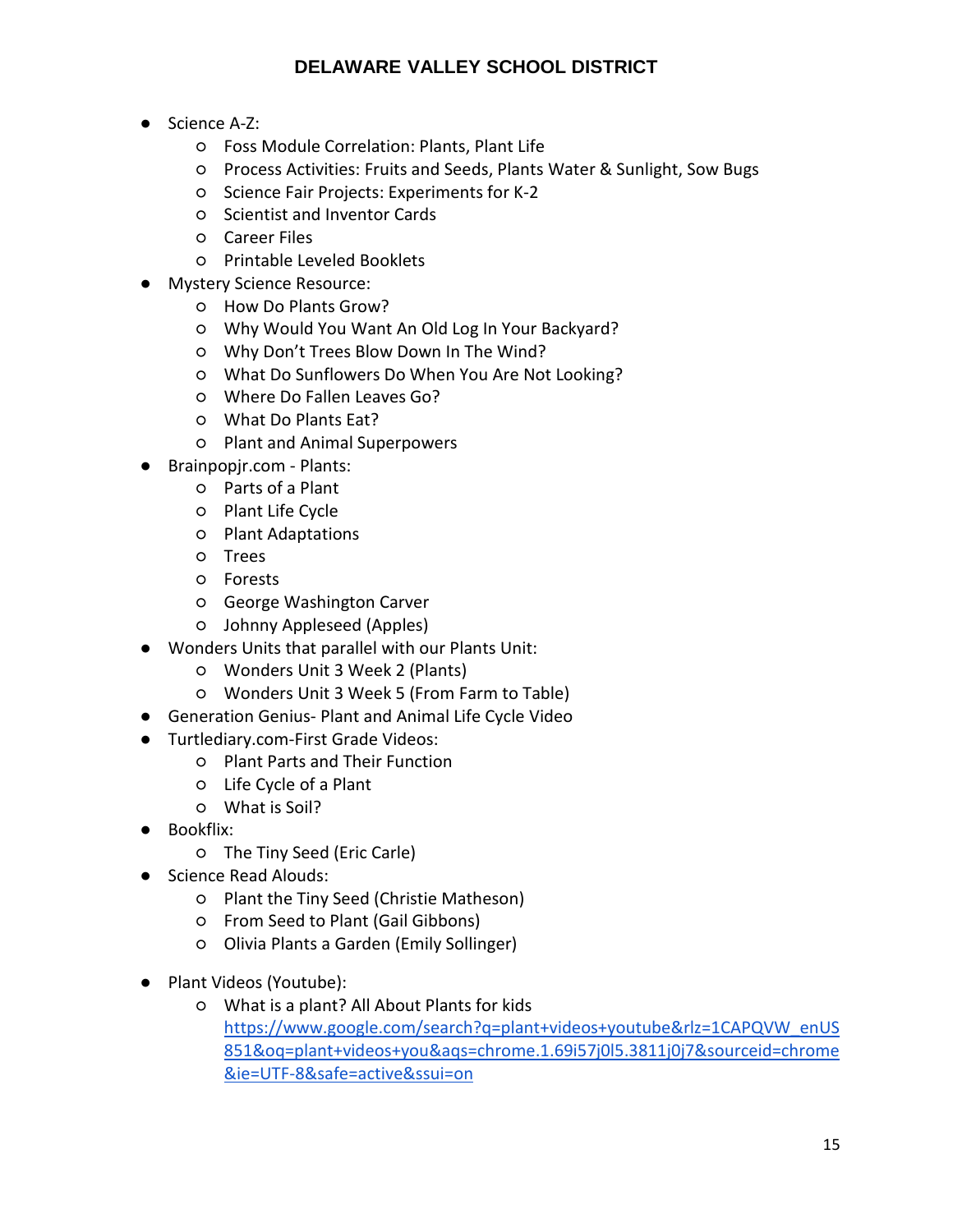○ How Does a Seed Become a Plant? <https://www.youtube.com/watch?reload=9&v=tkFPyue5X3Q>

#### **Links to Hands On Activities and Experiments:**

- **1. The Beginning of a Plant Inquiry <https://adayinfirstgrade.com/2017/03/the-beginning-of-a-plant-inquiry.html>**
- **2. Let's Plant: A Unit About Plant Anatomy, Growth, and Care [https://www.scholastic.com/teachers/unit-plans/teaching-content/lets-plant-unit](https://www.scholastic.com/teachers/unit-plans/teaching-content/lets-plant-unit-about-plant-anatomy-growth-and-care/)[about-plant-anatomy-growth-and-care/](https://www.scholastic.com/teachers/unit-plans/teaching-content/lets-plant-unit-about-plant-anatomy-growth-and-care/)**
- **3. Make Your Own Recycled Paper [https://www.teachengineering.org/activities/view/make\\_recycled\\_paper](https://www.teachengineering.org/activities/view/make_recycled_paper)**
- **4. Let's Plan an Experiment: What Do Plants Need? [https://www.teachengineering.org/lessons/view/duk\\_sunflower\\_mary\\_less](https://www.teachengineering.org/lessons/view/duk_sunflower_mary_less)**
- **5. Light Plants and Dark Plants, Wet Plants and Dry Ones [https://www.teachengineering.org/activities/view/duk\\_sunflower\\_mary\\_act](https://www.teachengineering.org/activities/view/duk_sunflower_mary_act)**

### **Assessments:**

**Diagnostic:** Observation, question and answers

**Formative:** Observation, question and answers, documentation

● Mystery Science--End of Lesson Assessments

**Summative:** Observation, question and answers, documentation, and completed student notebook

# **Extensions:**

Grow plants in the dark Create a garden outside and plant radishes, potatoes, carrots, oats, etc Provide edible roots and bulbs for students to eat. Force bulbs such as tulips and Narcissus in the classroom. Grow flowers from seeds or leaf cuttings Turn cuttings into gifts Make newspaper pots for seedlings Write about life in a terrarium or create a poster Review and demonstrate symmetry of objects in nature. Match parents with the offspring animal. Investigate the animals in the classroom terrarium Set up an aquarium in the classroom Investigate the plants and animals in the aquarium

#### **Correctives:**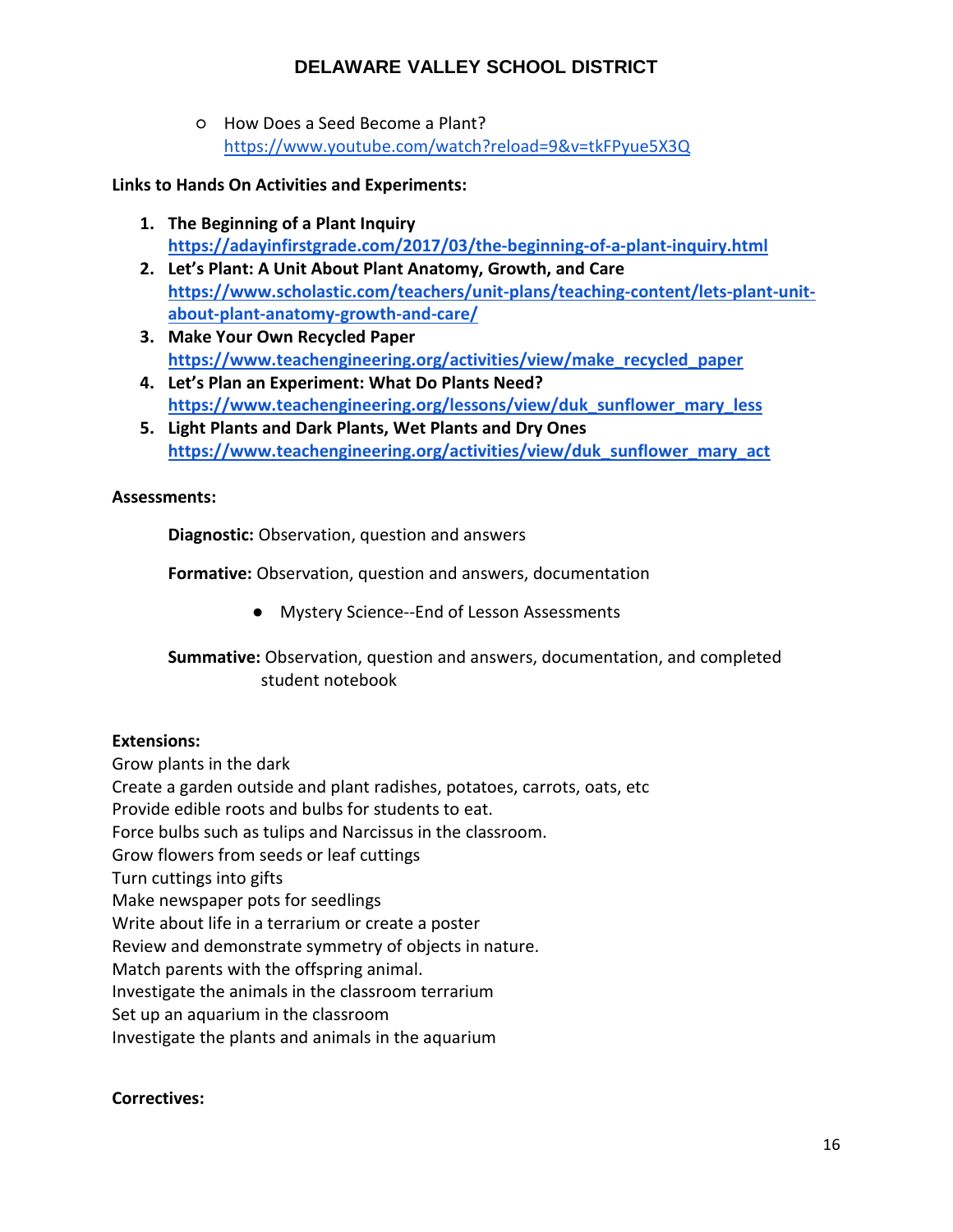Remodel and review activities and procedures Revisit vocabulary, use picture cards, diagrams, photos, videos Write sentences and/or vocabulary to be copied by student Student share notebooks and explanations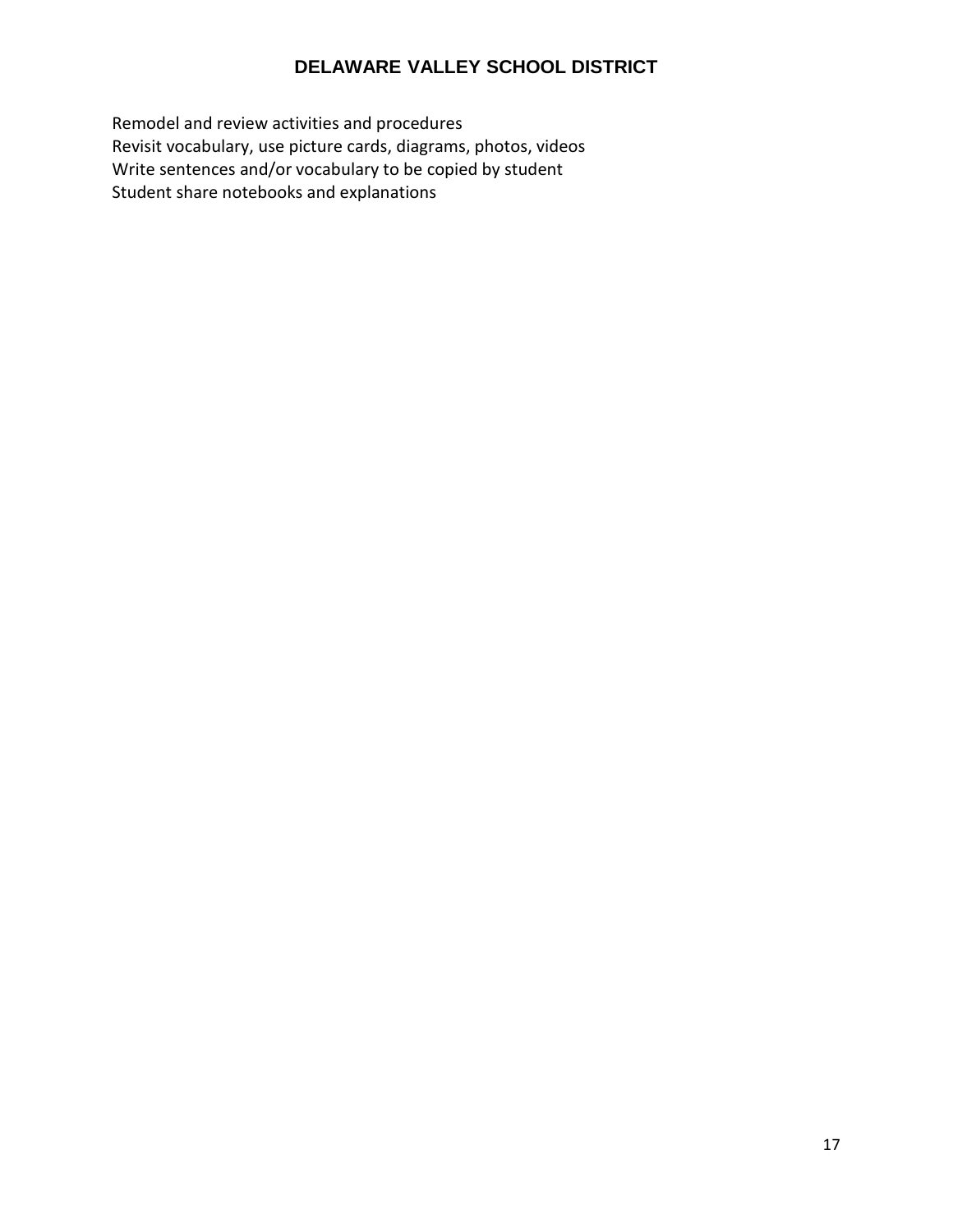# **UNIT: Solids and Liquids**

**Big Idea #1:** The earth system changes constantly as air, water, soil and rock interact, and earth is a part of a larger sun, earth, moon system.

#### **Essential Questions:**

- What predictable patterns of change can be observed on and from earth?
- What is the evidence that the earth's systems change?

#### **Concepts:**

- A system is made of parts, and the parts can interact.
- When liquid water disappears, it turns into a gas (water vapor) in the air.
- It can reappear as a liquid when cooled or as a solid when cooled further.
- Clouds and fog are made up of tiny water droplets or ice crystals. When such droplets or crystals get large enough, they fall as precipitation.
- Water from precipitation can seep into the ground, run off, or evaporate.
- Most groundwater eventually flows through streams, rivers and lakes and returns to the ocean.

#### **Competencies:**

- Construct and use models to explain natural phenomena and make predictions and conduct investigations.
- Communicate through speaking, writing, or drawing predictions, observations, and conclusions.

**Big Idea # 2:** Matter has observable and measurable physical properties.

#### **Essential Questions:**

● How can physical properties be used to describe matter?

#### **Concepts:**

- Matter exists in three fundamental states: solid, liquid, and gas.
- Solids and liquids have distinct properties that can be observed and compared.
- Technology and tools can be used to separate solids of different particle sizes.
- Mixtures are created with solids and liquids
- Structures can be created using different materials
- Unknown materials can be investigated for composition
- Technology and tools can be used to investigate matter

- Construct and use models to explain properties of liquids and solids, make predictions, and conduct investigations.
- Communicate through speaking, writing, or drawing predictions, observations, and conclusions.
- Use tools and technology to examine and compare matter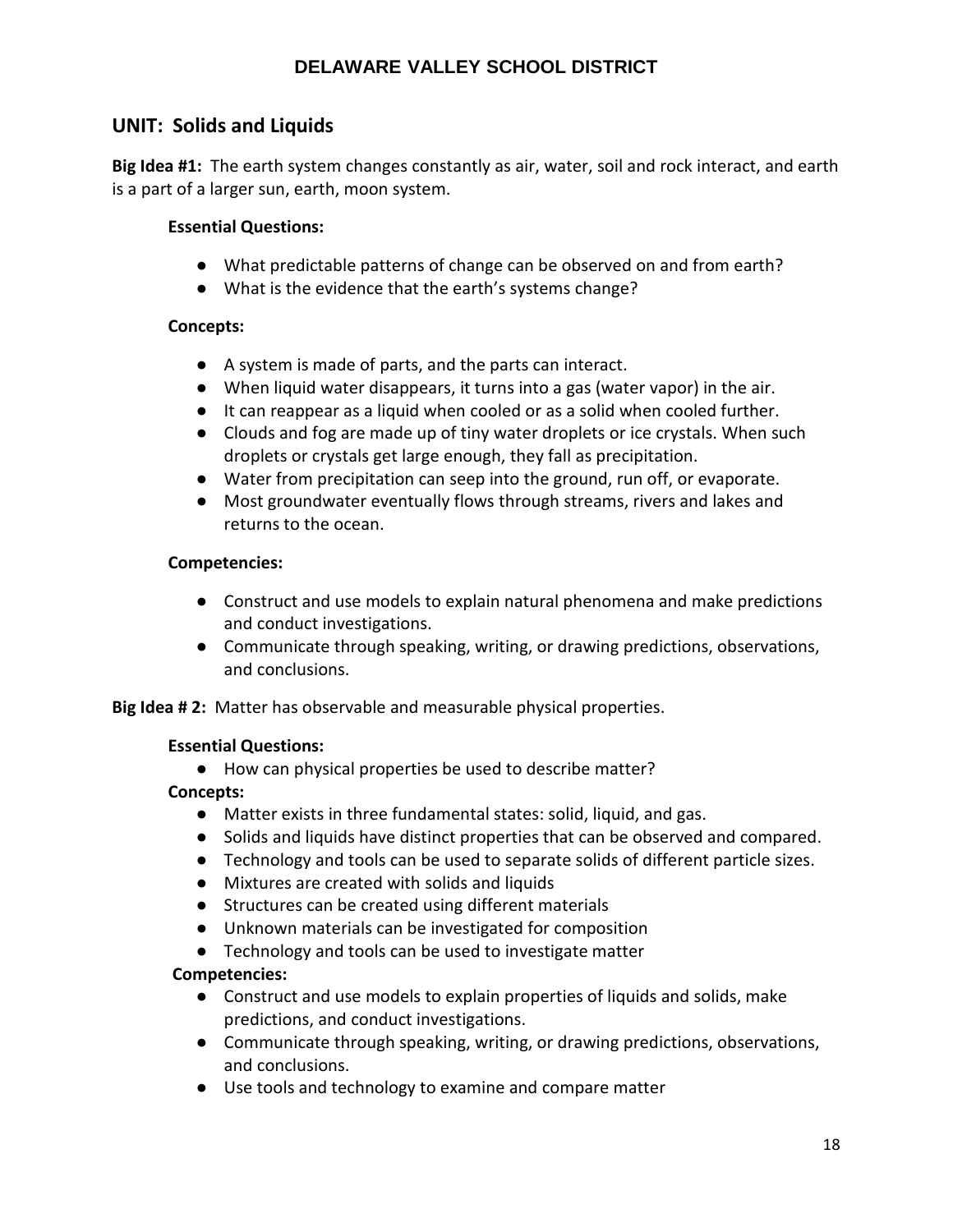● Conduct an investigation to determine the composition of an unknown material

**Big Idea #3:** A technological world requires that humans develop capabilities to solve technological challenges and improve products for the way we live.

#### **Essential Questions:**

- How do human wants and needs affect the products you use? **Concepts:**
	- A technological world requires an understanding of how things are made and can be improved.
	- Safety is a major concern for all technological development and use.
- Technology may have an effect and influence on society and the environment. **Competencies:**
	- Investigate and explain how things work and how they may be maintained.
	- Select and safely use a tool for a specific purpose.
	- Communicate how technology influences individuals, families, communities, or the environment.

**Big Idea #4:** Each area of technology has a set of characteristics that separates it from others; however, many areas overlap in order to meet human needs and wants.

#### **Essential Questions:**

● What are different areas of technology?

#### **Concepts:**

- Technology is designed to have an impact on a living being's health.
- Many processes and tools are used to make products.
- Each structure is designed for a purpose.

#### **Competencies:**

- List and describe the purpose of several different types of structures.
- Demonstrate the ability to use a number of tools to make a product.

#### **Big Idea #5:** Technology is created and modified by humans

#### **Essential Questions:**

● In what way do humans create, use, and modify technologies?

#### **Concepts:**

- A difference exists between the natural and the human-made world.
- Humans use tools, technology, and devices to help them to do a variety of things.
- Humans must plan, use materials, and select appropriate tools to complete tasks.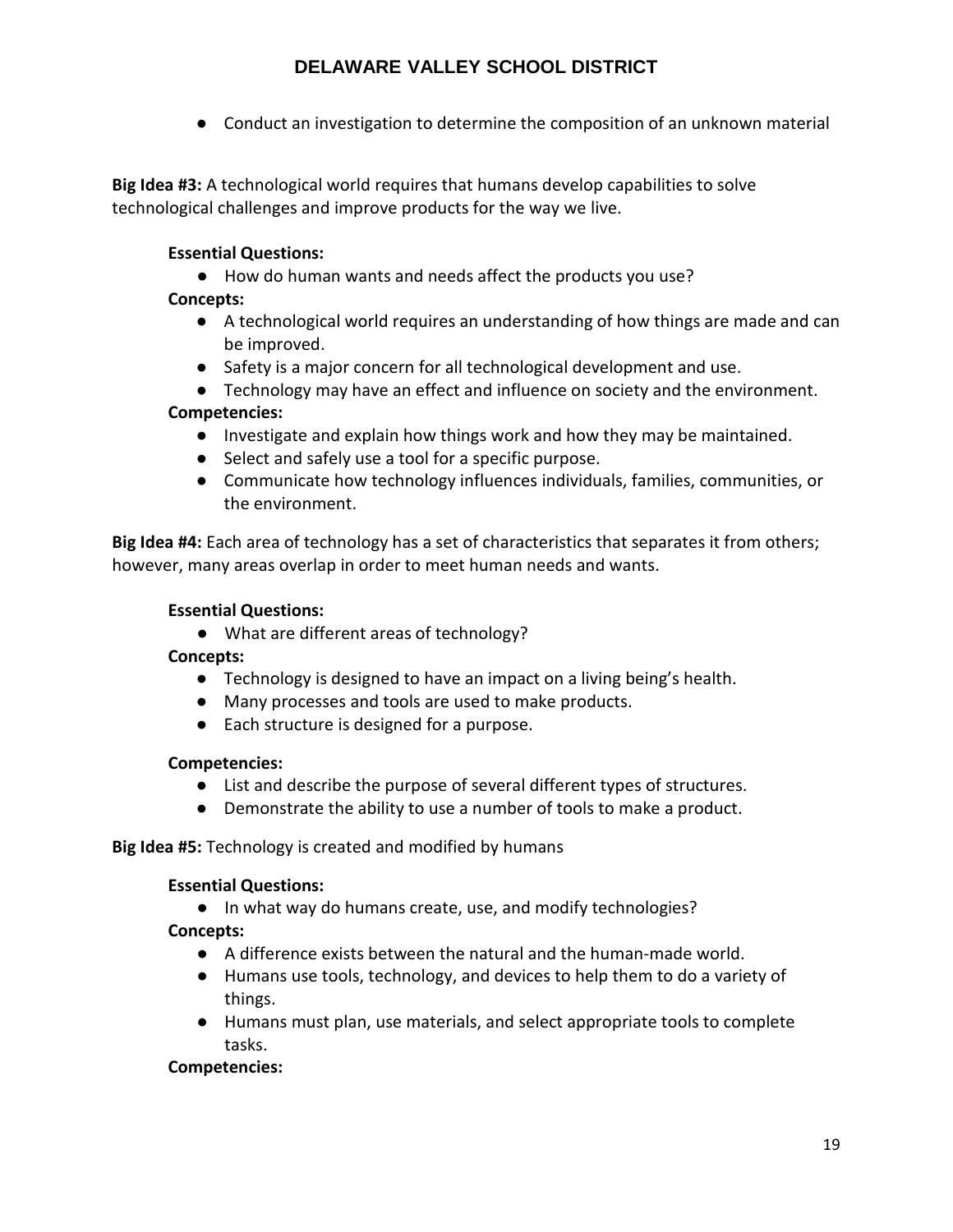- Explain and provide examples of the differences between the human-made and the natural world, including how they interact.
- Describe how a variety of tools/instruments can be used to adapt the world based on a need or want.
- Identify and describe materials found in technological areas.
- Demonstrate the ability to plan and create things using a set of problem solving steps.

**Big Idea #6:** Technological design is a creative process that anyone can do which may result in new inventions and innovations.

#### **Essential Questions:**

● How does technological design help create inventions and innovations?

#### **Concepts:**

- Technological design process involves problem solving and designing solutions to problems.
- The design process includes identifying and investigating a problem, generating ideas, developing objects, testing/evaluating, and sharing findings with others.

#### **Competencies:**

- Describe each step in the engineering design process used to solve technological problems.
- Explain the reason(s) why a design may not be perfect.
- Demonstrate the ability to communicate (i.e. written, oral, or visual) a solution to a problem.
- Communicate (i.e. written, oral or visual) an understanding of how something works after observing and asking questions of a problem.

**Big Idea # 7:** Technological literacy is the ability to use, assess, and manage technology around us

#### **Essential Questions:**

● What is technology?

#### **Concepts:**

- The technology around us may be good or bad.
- The technology we use affects the environment in a number of different ways.
- Throughout history technology has changed according to people's needs.

- List the good and/or bad characteristics of a technology.
- Explain how technology affects the environment.
- Describe how a technology in history has affected human needs.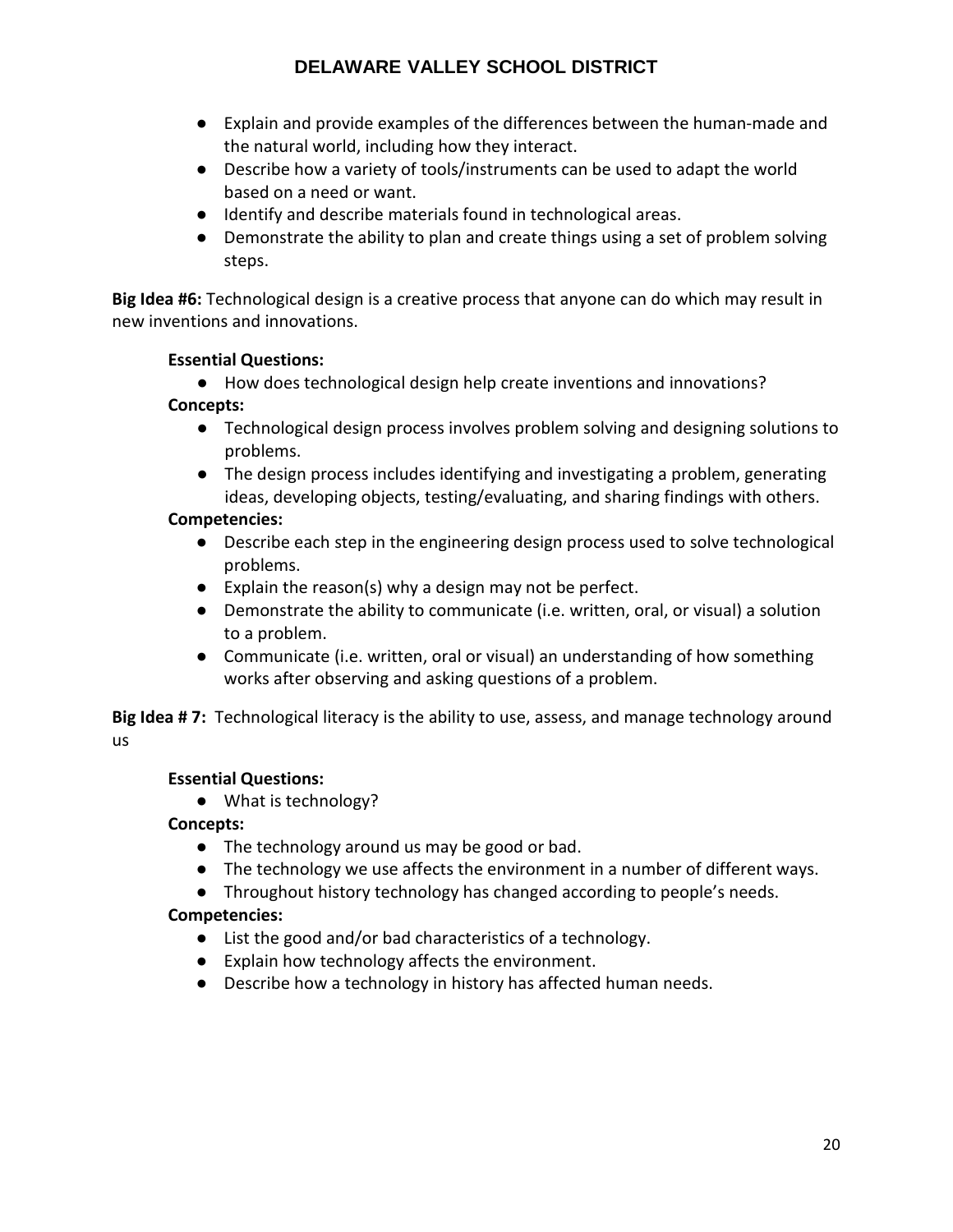### **Unit:** Solids and Liquids **Time Range in Days:** 45 Days

**Standard(s):** PA Academic Standards Science, PA Core Standards Math, PA Core Standards ELA

#### **Standards Addressed:**

PA Academic Standards for Science and Technology and Engineering Education Links to SAS: **[https://static.pdesas.org/content/documents/PreK-2\\_Science\\_and\\_Technology\\_Standards.pdf](https://static.pdesas.org/content/documents/PreK-2_Science_and_Technology_Standards.pdf) [http://static.pdesas.org/content/documents/CF-Science\\_Grade1.pdf](http://static.pdesas.org/content/documents/CF-Science_Grade1.pdf)**

**Overview:** Students will investigate and communicate observations made about solids and liquids. Through hands-on investigations of different types of physical matter, students will observe, describe, and compare properties and behaviors of solids and liquids, and will record their observations with pictures and words.

#### **Goals/Objectives:**

**Students will…**

- Observe, describe, and compare the properties and behaviors of solids and liquids
- Investigate and sort objects based on their properties
- Record observations with pictures and words
- Observe, describe, and record what happens when solids and water are mixed and when liquids and water are mixed
- Observe and describe changes when solids and liquids are heated and cooled
- Recognize that everything is made of matter
- Identify the three states of matter of water: solid, liquid, and gas
- Distinguish between changes that are reversible (melting, freezing) and non-reversible (baking a cake, burning fuel)
- Compare and contrast how light travels through different materials
- Recognize the properties of solid materials that make them appropriate for tower construction; build towers
- Use knowledge to conduct an investigation on an unknown material (i.e. toothpaste/oobleck)

#### **Core Activities and Corresponding Instructional Methods:**

Throughout all investigations, expose students to academic vocabulary

#### **Foss Investigations: Solids and Liquids**

Investigation 1: Solids

- 1.1 Identify three states of matter (solid, liquid, and gas) and observe a variety of solid objects to describe their properties
- 1.2 Examine objects to determine their materials of composition
- 1.3 Group objects by similar attributes to determine properties and composition
- 1.4 Use materials to build towers evaluating the best objects and materials for providing stability to tall structures
- 1.5 Discover solid objects in the schoolyard environment. Sort the found objects into natural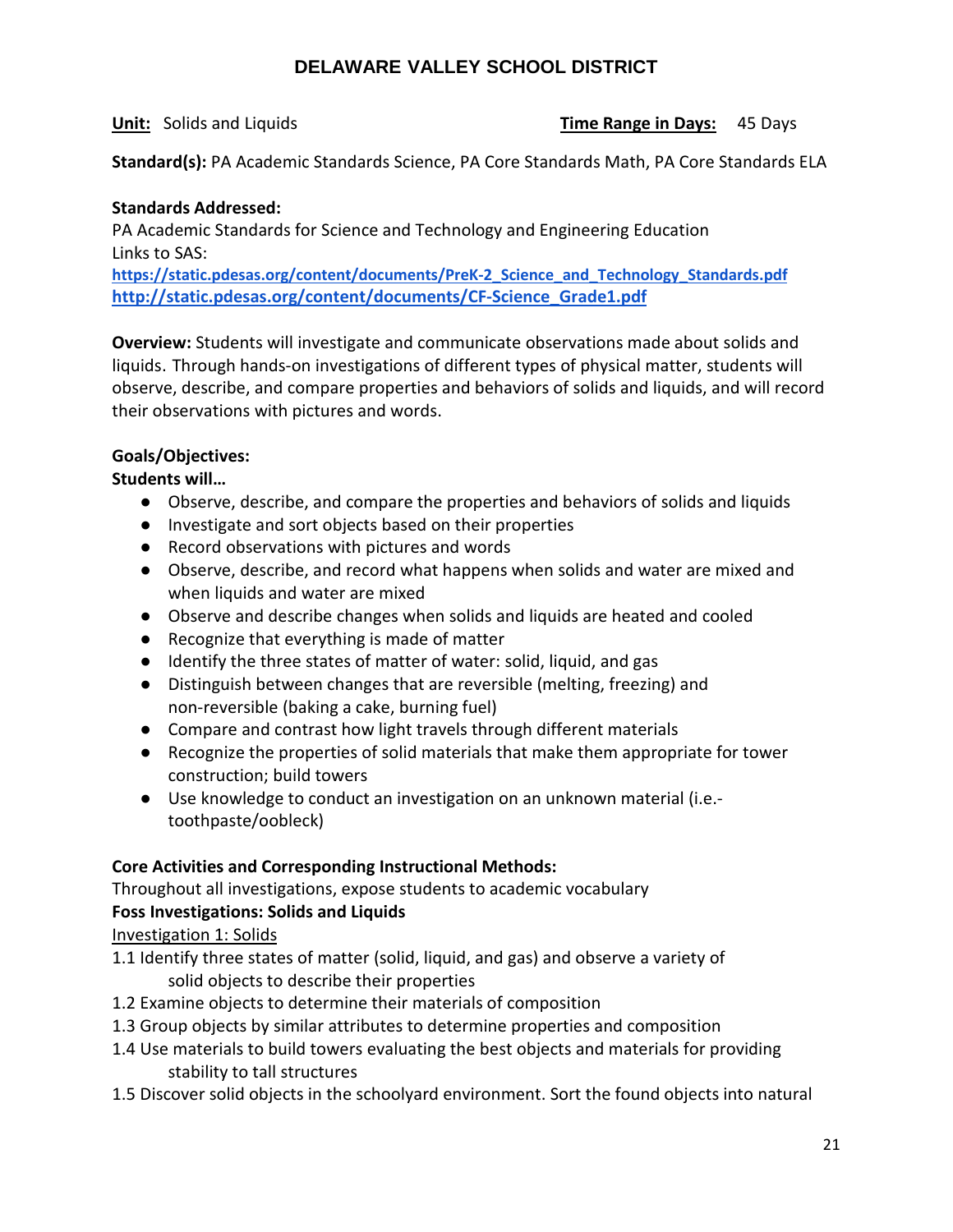and man-made categories.

#### Investigation 2: Liquids

- 2.1 Investigate seven different liquids in bottles to develop the concept of liquid
- 2.2 Students observe seven liquids and describe their properties using their own words
- 2.3 Pour one vial of liquid into different containers and observe that liquids always have a flat, level surface and fill the containers to different heights
- 2.4 Students search their schoolyard for puddles and observe the water closely and describe its properties. Students try to make a puddle by choosing a likely site and pouring water.

#### Investigation 3: Bits and Pieces

- 3.1 Students work with solid materials representing five particle sizes and investigate the properties of the materials, one at a time, by pouring them from one container to another.
- 3.2 Use three different sizes of screens to separate a mixture of five particle materials
- 3.3 Use funnels to pour solid materials into clear bottles. Shake and roll the bottles and observe the materials and compare their properties to liquids
- 3.4 Use representations of different mesh size screens to determine which screens can be used to separate mixtures of beads of two sizes.
- 3.5 Students go outdoors to search for particulate solid materials. They compare the behaviors of the particulate materials with water and observe differences in their appearances when poured on a flat surface.

#### Investigation 4: Solids, Liquids, and Water

- 4.1 Students investigate mixtures made of water and familiar materials. They observe, discuss, and graph changes. Students attempt to return the solids to their starting condition by drying.
- 4.2 Students add water to bottles of familiar liquids. They observe changes that occur immediately, then tip the bottles gently, and finally shake vigorously. Students observe and record the results of the mixing after a day of settling.
- 4.3 Students apply their knowledge of solids and liquids to determine if toothpaste is solid or liquid. Students observe its behavior in water before and after shaking.
- 4.4 Student use a hot-water bath to see if they can change small samples of ice, margarine and chocolate.

# **Additional Core Resources:**

- Brainpopjr.com Video Resources-
	- Matter
- Science A-Z
	- Foss Module Correlation Activities-Solids and Liquids
	- Process Activities: Properties-Classifying Objects
	- Solids, Liquids, and Gases
	- Changing States of Matter
	- Physical and Chemical Changes
- Mystery Science Resources: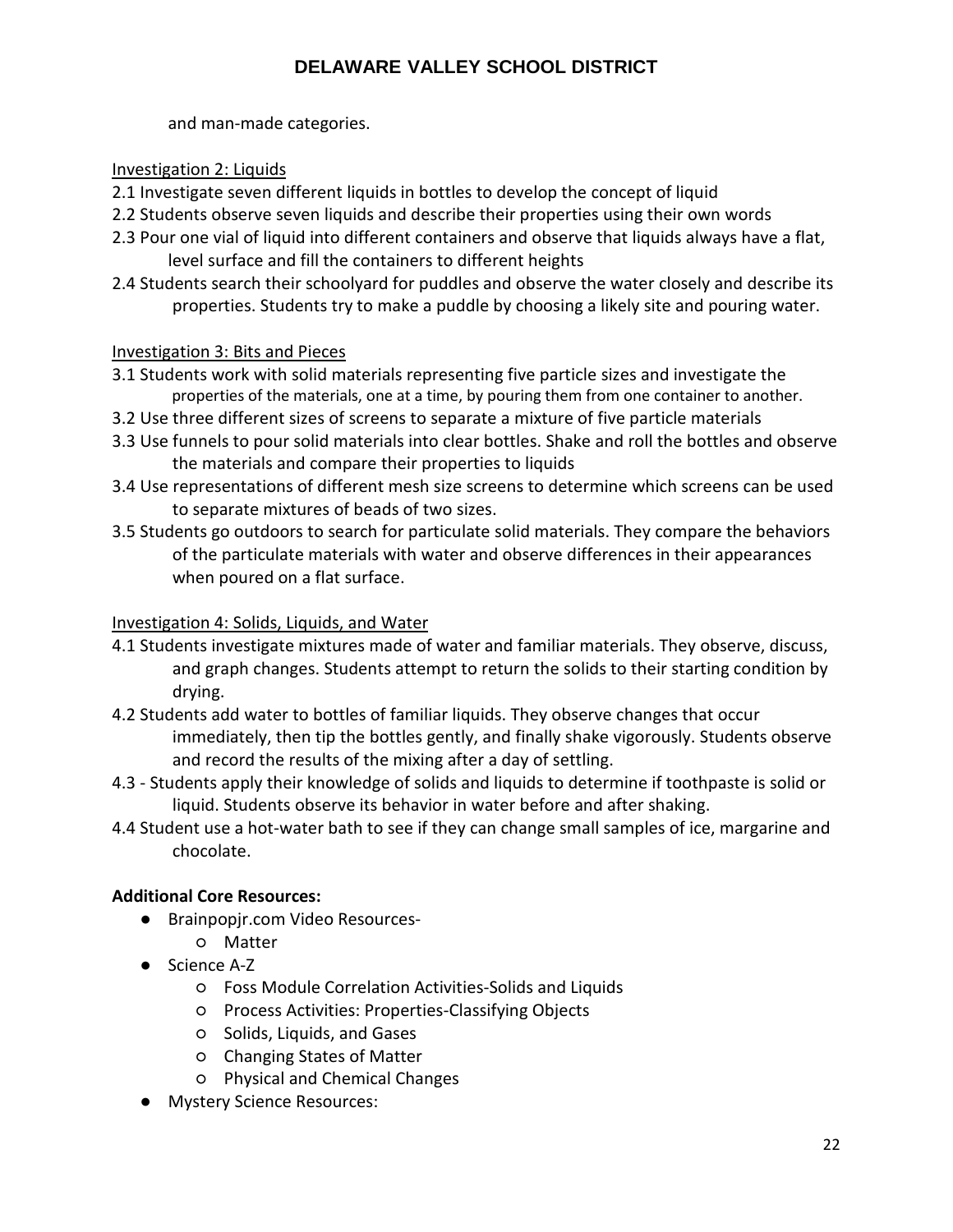- Where Do Clouds Come from?
- Can We Make It Rain?
- Why Are So Many Toys Made from Plastic?
- Generation Genius:
	- Water Cycle Video
- Turtlediary.com-First Grade Science Videos
	- What is Matter?
	- States of Matter
- Discovery Education
- Solids and Liquids YouTube Videos
	- Homeschool Pop Solids and Liquids <https://www.youtube.com/watch?v=qYzjg5nRMOg>

#### **Links to Hands On Activities and Experiments:**

- 1. A Unit on States of Matter <https://www.playdoughtoplato.com/states-of-matter-activities/>
- 2. Solid, Liquid, or Gas <https://www.crayola.com/lesson-plans/solid-liquid-or-gas-lesson-plan/>
- 3. Solids and Liquids (FOSS Inspired) <http://www.mrreguinho.com/home/science/solids-and-liquids>
- 3. YouTube Video States of Matter Lesson Tutorial [https://www.youtube.com/watch?time\\_continue=2&v=s-KvoVzukHo](https://www.youtube.com/watch?time_continue=2&v=s-KvoVzukHo)

#### **Assessments:**

**Diagnostic:** Observation, question and answers

**Formative:** Observation, question and answers, documentation

● Mystery Science: End of Lesson Assessments

**Summative:** Observation, question and answers, documentation, and completed student notebook

#### **Extensions to Investigations:**

Provide for ongoing construction Build a paper bridge Make a solid collage Make a liquid museum Evaporate liquids Separate mixtures with magnets Mix solids to make layers Melt wax crayons Make an ocean in a bottle Make oobleck and discuss changes in the states of matter Make ice-cream to discuss changes in phases of matter Use cheerios to model molecules in a solid, liquid, and gas

Solid/liquid/gas sorts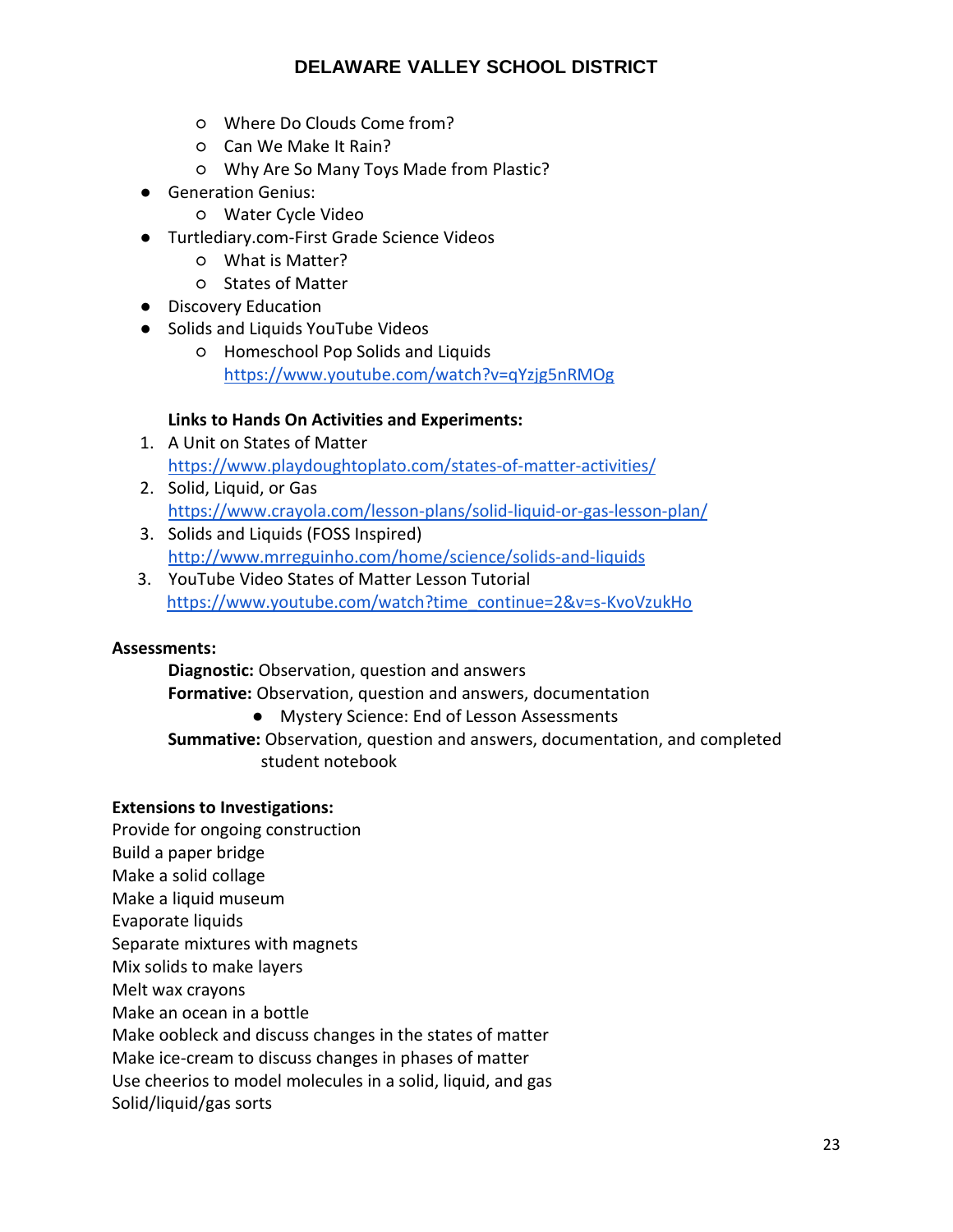#### **Correctives:**

Remodel and review activities and procedures Revisit vocabulary, use picture cards, diagrams, photos, videos Write sentences and/or vocabulary to be copied by student Student share notebooks and explanations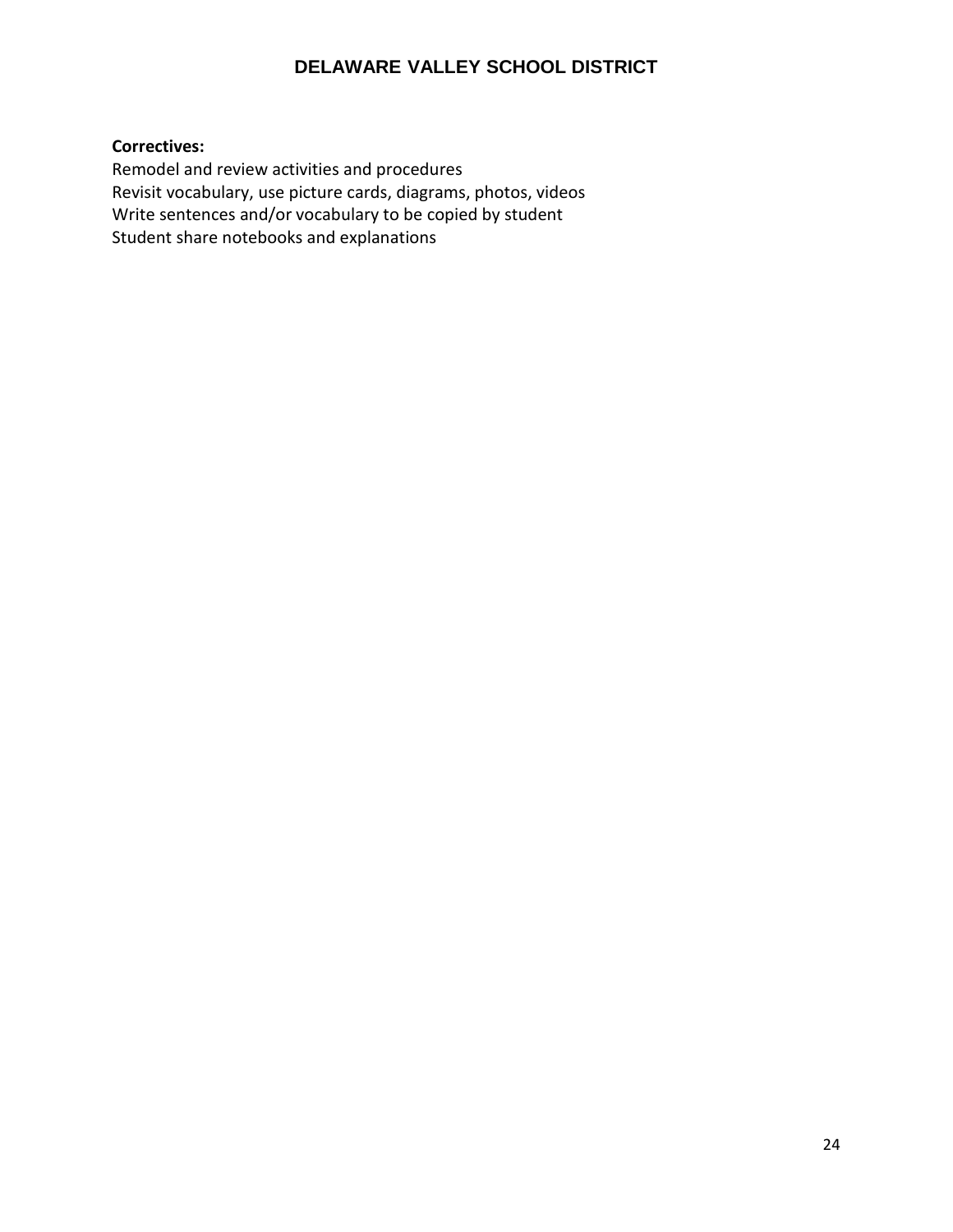# **UNIT: Earth Science (Pebbles, Sand, and Silt)**

**Big Idea #1:** The earth system changes constantly as air, water, soil and rock interact, and earth is a part of a larger sun, earth, moon system.

### **Essential Questions:**

- What predictable patterns of change can be observed on and from earth?
- What is the evidence that the earth's systems change?

#### **Concepts:**

- A system is made of parts, and the parts can interact.
- When liquid water disappears, it turns into a gas (water vapor) in the air.
- It can reappear as a liquid when cooled or as a solid when cooled further.
- Clouds and fog are made up of tiny water droplets or ice crystals. When such droplets or crystals get large enough, they fall as precipitation.
- Water from precipitation can seep into the ground, run off, or evaporate.
- Most groundwater eventually flows through streams, rivers and lakes and returns to the ocean.
- Basic weather conditions change in predictable patterns.
- Rock is composed of different combinations of minerals.
- Soils develop by the breakdown of rocks by weathering and the addition of organic material. Soil also contains many living organisms.
- Earth processes occur over such long time spans and such large areas that maps and models are used to help understand them.

# **Competencies:**

- Construct and use models to explain natural phenomena and make predictions and conduct investigations.
- Communicate through speaking, writing, or drawing predictions, observations, and conclusions.

#### **Big Idea #2:** Matter has observable and measurable physical properties

#### **Essential Question:**

● How can physical properties be used to describe matter?

#### **Concepts:**

- Rocks are the solid material of Earth.
- Size is a physical property that can be used to describe rocks.
- Smaller rocks result from the weathering of larger rocks.
- Technology can be used to separate and group rocks by sizes.
- The properties of Earth materials make them suitable for different uses.
- Earth materials can be used for building and creating.
- Soils vary from place to place.
- Some Earth materials can sustain and provide for plant growth, and thus provide for the needs of humans and animals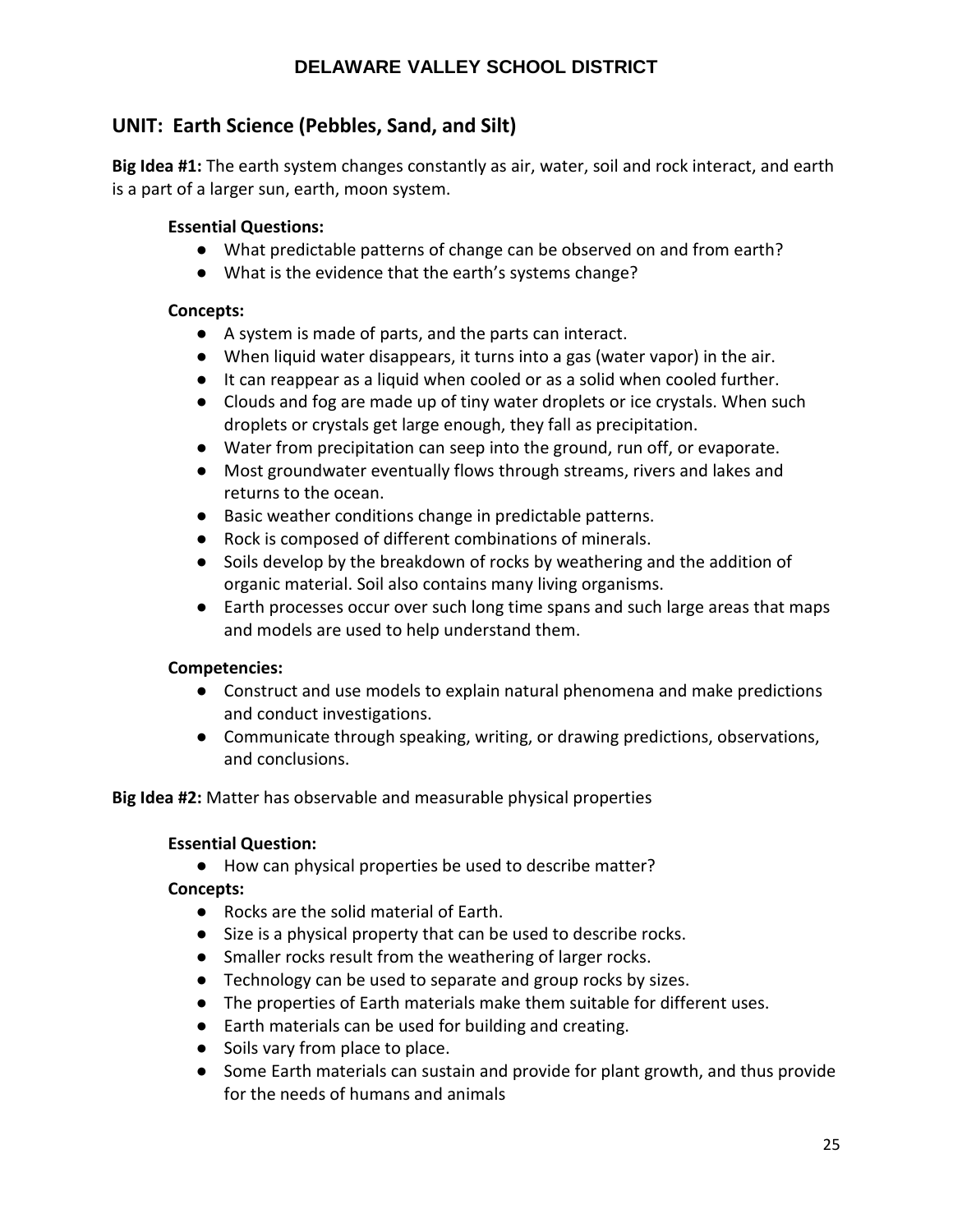#### **Competencies:**

- Construct and use models to explain natural phenomena and make predictions and conduct investigations.
- Communicate through speaking, writing, or drawing predictions, observations, and conclusions.
- Separate rock samples and classify by size
- Use Earth materials to construct sculptures, structures, and/or jewelry
- Determine which Earth materials are suitable for plant growth.

**Big Idea #3:** The health of all living things is directly related to the quality of the environment.

#### **Essential Questions:**

● How does the quality of the environment affect the health of living things?

#### **Concepts:**

- Plants, animals and humans need air and water to survive.
- Living and nonliving components of the ecosystem affect each other.
- Health can be affected by things in air, water or soil.
- Humans may have a positive or negative impact on environmental health (e.g. pollution, cleanup programs).

#### **Competencies:**

- Explain how living and nonliving things affect one another.
- Describe how water, air, and soil affect living things.
- Describe how the health of living things is affected by the quality of water, air, and soil.
- Describe positive and negative impacts of humans on the ecosystem.

**Big Idea #4:** Sustainable use of natural resources is essential to provide for the needs and wants of all living things now and in the future.

#### **Essential Questions:**

- Why is it important to conserve both renewable and non-renewable resources? **Concepts:**
	- All living things rely on natural resources for survival (including people)
	- Humans use and consume the Earth's natural resources daily.
	- Humans can conserve some natural resources, so that these resources can be sustained for the future.
	- There are laws that help to conserve natural resources.

- Explain how plants and animals use natural resources for their survival.
- Explain how you and others in your class use natural resources in your daily lives.
- Explain why it is important to conserve natural resources.
- List ways that you and others can conserve natural resources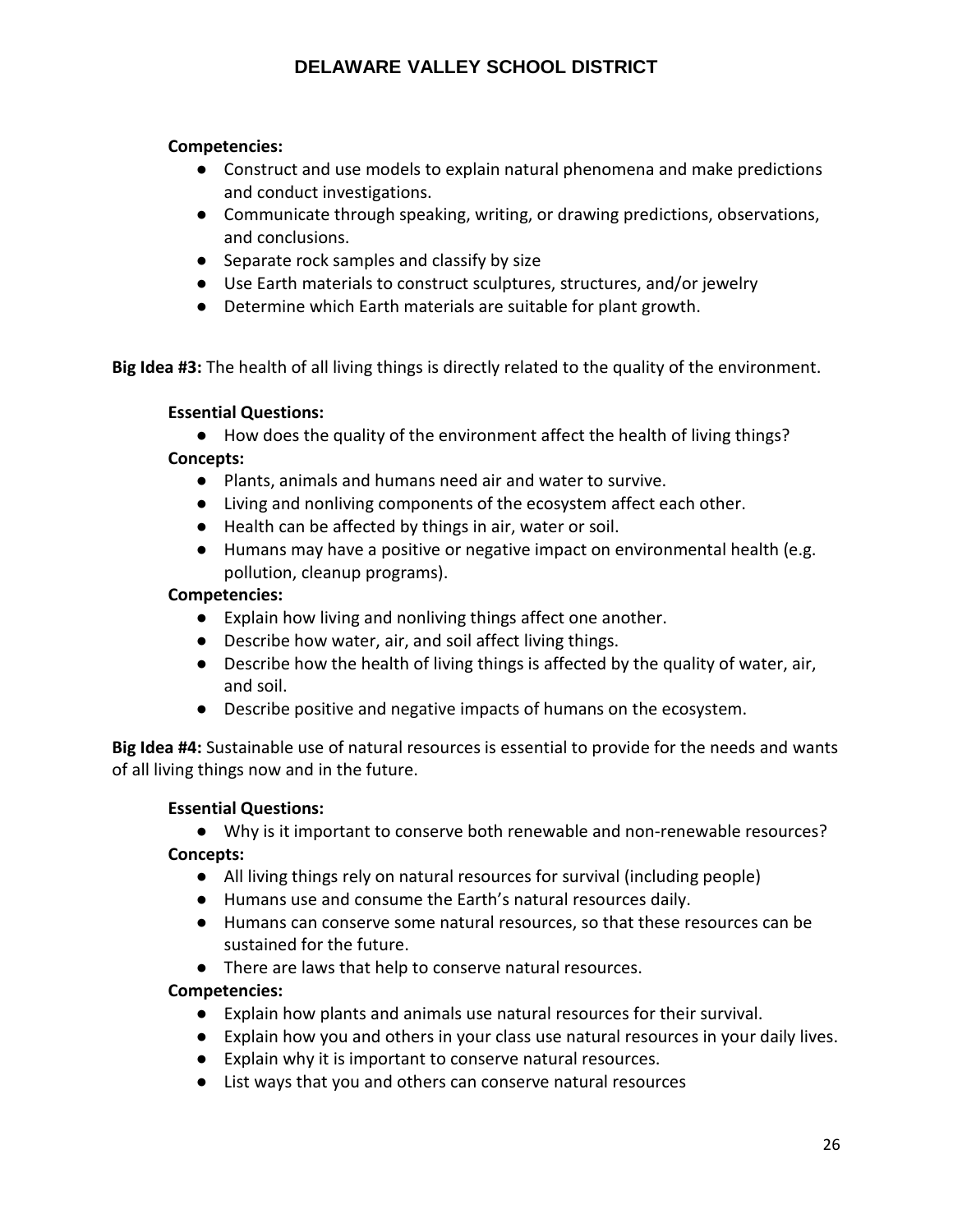**Big Idea #5:** Aquatic, terrestrial, and human-made ecosystems consist of diverse living and nonliving components that change over time and among geographic areas.

#### **Essential Questions:**

● What are the living and nonliving parts of ecosystems that exist within our community (or our school?), and what can cause them to change over time?

#### **Concepts:**

- Water can be flowing or still within an ecosystem.
- Water moves through an ecosystem in a dynamic manner (i.e. water cycle).
- Living and nonliving components of an ecosystem are interdependent.

#### **Competencies:**

- Locate three bodies of water within your community, categorize each as flowing or still, and identify the purpose of each within the ecosystem.
- Describe the three phases of water and give an example of each within a local ecosystem.
- Create a graphic representation of how an organism depends on living and nonliving components in its environment.

**Big Idea #6:** Humans depend upon the management and practices of agricultural systems.

#### **Essential Question:**

● How does agriculture play a role in our everyday lives?

#### **Concepts:**

- Agriculture provides for many of the basic needs of humans and animals.
- Without sound agricultural practices, we would not be able to feed people.
- Food, clothing, and some shelter are provided through agricultural practices.

#### **Competencies:**

- Identify the basic needs of humans and animals that are met by agricultural industry.
- Identify methods farmers may use to protect waterways and land.

**Big Idea #7:** A technological world requires that humans develop capabilities to solve technical challenges and improve products for the way we live.

#### **Essential Questions:**

- How do human wants and needs affect the products you use? **Concepts:**
	- A technological world requires an understanding of how things are made and can be improved.
	- Safety is a major concern for all technological development and use.
	- Technology may have an effect and influence on society and the environment.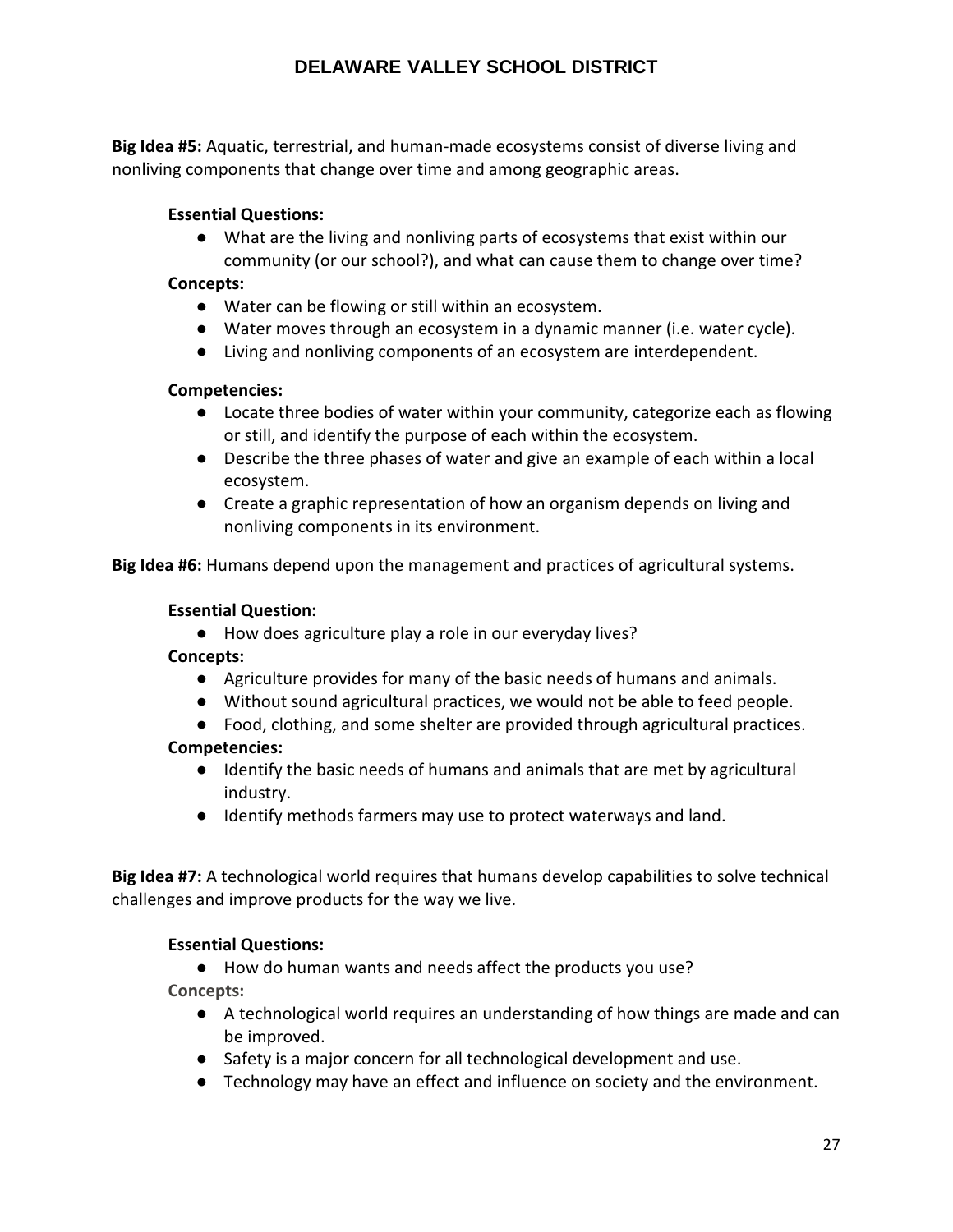#### **Competencies:**

- Investigate and explain how things work and how they may be maintained.
- Select and safely use a tool for a specific purpose.
- Communicate how technology influences individuals, families, communities, or the environment.

**Big Idea # 8:** Each area of technology has a set of characteristics that separates it from others; however, many areas overlap in order to meet human needs and wants.

#### **Essential Questions:**

● What are different areas of technology?

#### **Concepts:**

- Technology is designed to have an impact on a living being's health.
- Ecosystems can be controlled by technology.
- Many processes and tools are used to make products.
- Each structure is designed for a purpose.

#### **Competences:**

- Demonstrate the ability to use a number of tools to make a product.
- List and describe the purpose of several different types of structures.

**Big Idea #9:** Technology design is a creative process that anyone can do which may result in new inventions and innovations.

#### **Essential Questions:**

● How does technology design help create inventions and innovations?

#### **Concepts:**

- Technological design process involves problem solving and designing solutions to problems.
- The design process includes identifying and investigating a problem, generating ideas, developing objects, testing/evaluating, and sharing findings with others.
- Asking questions and making observations help a person understand how technology works and may be modified.

- Describe each step in the engineering design process used to solve technological problems.
- Utilize the engineering design process to solve a problem.
- Explain the reason(s) why a design may not be perfect.
- Demonstrate the ability to communicate (i.e. written, oral, or visual) a solution to a problem.
- Communicate (i.e. written, oral or visual) an understanding of how something works after observing and asking questions of a problem.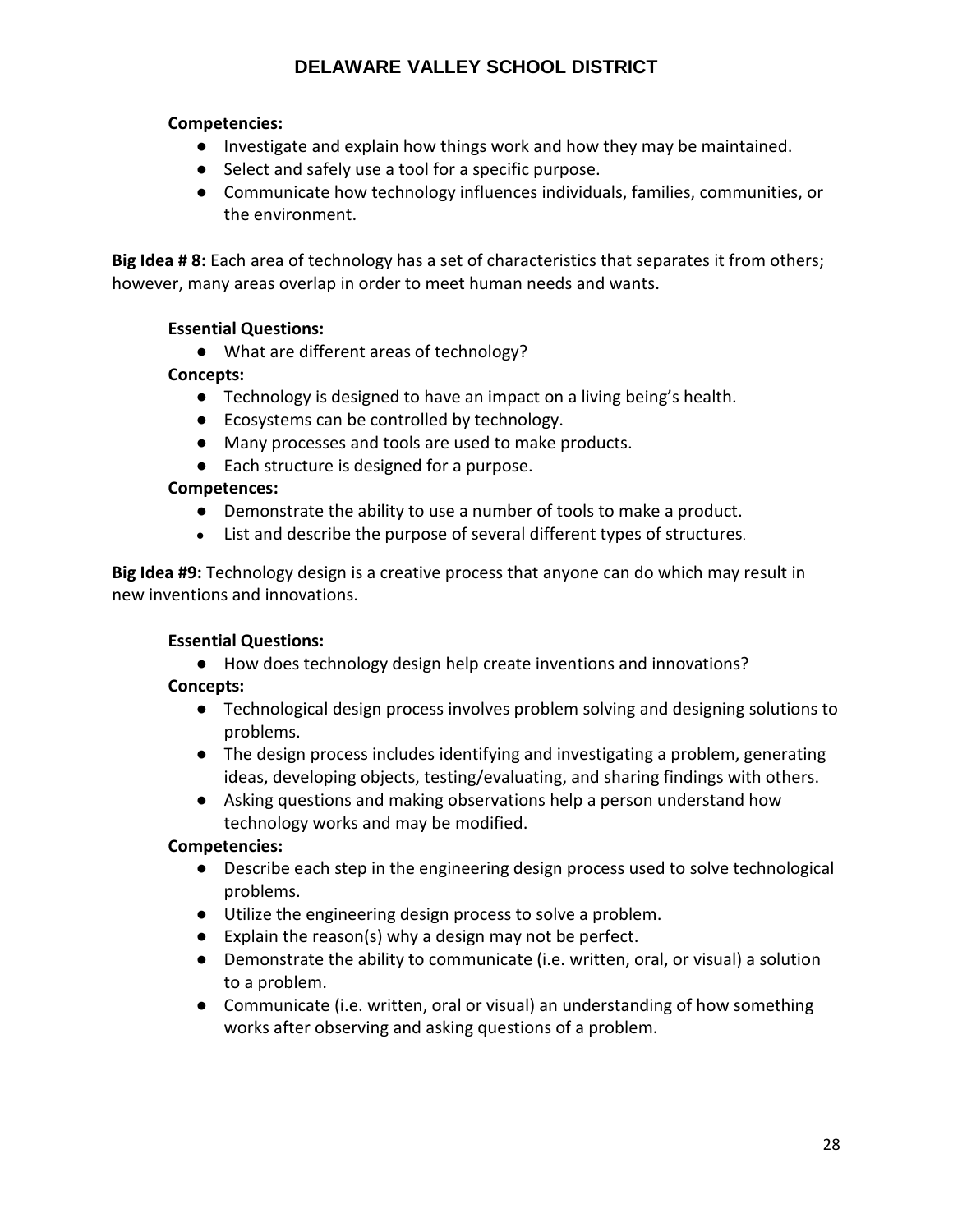**Big Idea #10:** Technology is created, used, and modified by humans.

**Essential Questions:**

● In what ways do humans create, use, and modify technologies?

#### **Concepts:**

- A difference exists between the natural and the human-made world.
- Humans use tools, technology, and devices to help them to do a variety of things.
- Humans must plan, use materials, and select appropriate tools to complete a task.

### **Competencies:**

- Explain and provide examples of the differences between the human-made, and the natural world, including how they interact.
- Describe how a variety of tools/instruments can be used to adapt the world based on a need or want.
- List technologies that are needed to do a variety of jobs (i.e. teacher, fireperson, baker, doctor etc.).
- Identify and describe materials found in technological areas.
- Demonstrate the ability to plan and create things using a set of problem solving steps.

**Big Idea #11:** Technological literacy is the ability to use, assess, and manage technology around us.

# **Essential Questions:**

● What is technology?

# **Concepts:**

- The technology around us may be good or bad.
- The technology we use affects the environment in a number of different ways.
- Throughout history technology has changed according to people's needs.

- List the good and/or bad characteristics of a technology.
- Explain how technology affects the environment.
- Describe how a technology in history has affected human needs.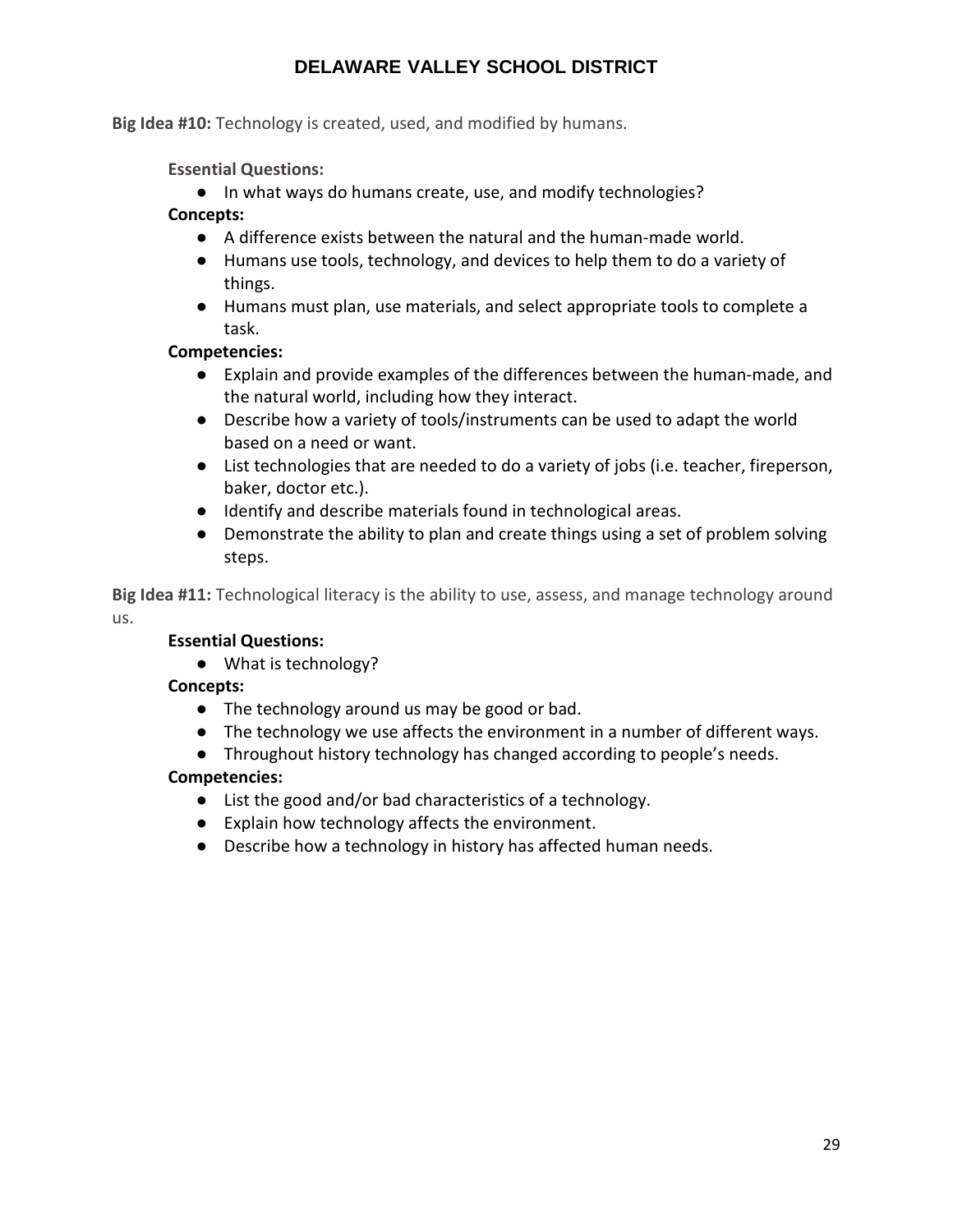**Unit:** Earth Science **(**Pebbles, Sand, and Silt) **Time Range in Days:** 45 days

**Standard(s):** PA Academic Standards Science, PA Core Standards Math, PA Core Standards ELA

#### **Standards Addressed:**

PA Academic Standards for Science and Technology and Engineering Education Links to SAS:

**[https://static.pdesas.org/content/documents/PreK-2\\_Science\\_and\\_Technology\\_Standards.pdf](https://static.pdesas.org/content/documents/PreK-2_Science_and_Technology_Standards.pdf) [http://static.pdesas.org/content/documents/CF-Science\\_Grade1.pdf](http://static.pdesas.org/content/documents/CF-Science_Grade1.pdf)**

### **Overview:**

Students will investigate and communicate observations made about pebbles, sand, and silt. Through hands-on investigations of pebbles, sand, and silt, students will observe, describe, and compare properties and behaviors of different Earth materials and will record their observations with pictures, numbers, and words

### **Goals/Objectives:**

Students will be able to…

- Observe and compare physical properties of rocks and soils using various tools
- Rub rocks together and observe that they break into smaller pieces
- Understand that weathering is a natural process that creates smaller particles from larger rock pieces
- Use screens to separate and group river rocks by particle size and investigate properties of pebbles, gravel, sand, silt, and clay particles
- Compare and sort rocks in different ways using two or more physical properties
- Use tools to observe and compare physical properties of rocks Observe and record how rocks interact with water
- Separate sand and silt using water
- Explore the properties of dry and wet clay particles
- Explore places where earth materials are naturally found and ways that earth materials are used
- Understand that Earth materials are natural resources with specific properties that make them suitable for specific uses
- Describe soil by the properties of particle size, color, texture, and ability to support plant growth
- Understand that soil is made partly from weathered rock and partly from organic material, and it will vary from place to place
- Find, collect, identify, record, compare, and analyze samples of soil outside the classroom
- Use sand to create and construct sculptures and clay to make beads, jewelry, and bricks
- Recognize that natural sources of water includes streams, rivers, ponds, lakes, marshes and the ocean and identify sources in our immediate PA community
- Distinguish between freshwater and saltwater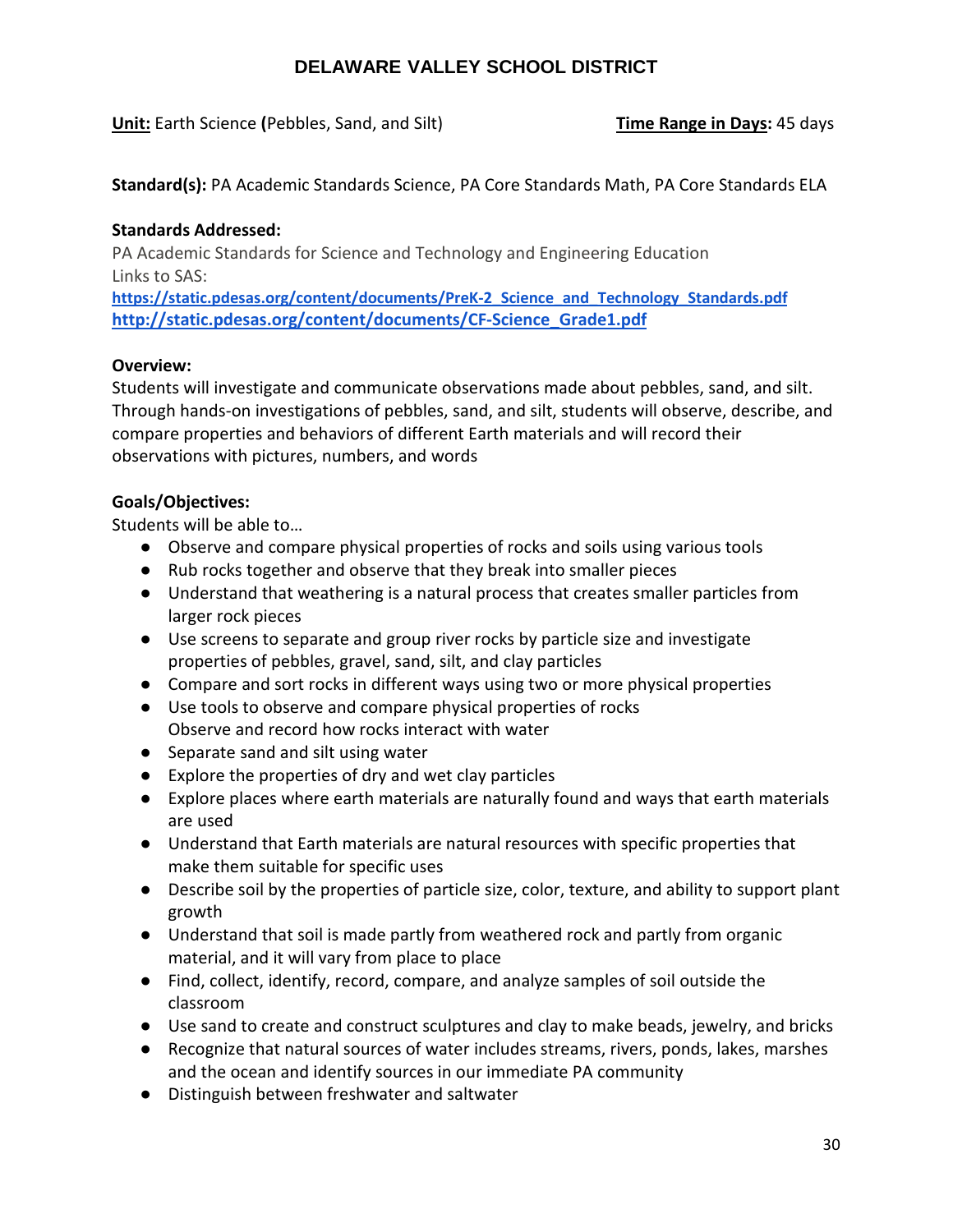- Recognize the difference between renewable and non-renewable resources
- Identify where waste from home, school, and community goes for disposal
- Identify resources humans use from the environment
- Recognize that everything is made of matter
- Explain why shadows fall in different places at different times
- Become familiar with weather instruments
- Collect, describe, and record basic information about weather over time
- Observe and record daily temperatures
- Draw conclusions from temperature data related to heating and cooling

#### **Core Activities and Corresponding Instructional Methods:**

Throughout all investigations, expose students to academic vocabulary **Foss Investigations: Pebbles, Sand, and Silt**

### Investigation 1: First Rocks

- 1.1 Three Rocks**-** Students gather information about a set of six collected rocks as they rub them together to simulate weathering.
- 1.2 Washing Three Rocks- Students wash rocks and observe changes when they are wet as well as changes to the wash water.
- 1.3 First Sorting- Students describe and compare river rocks as they are sorted into groups based on one property at a time.
- 1.4 Start a Rock Collection- Students collect, observe, and describe the properties of various school yard rocks.
- 1.5 Sorting Activities- Students use sorting mats to compare and sort their river rocks.

# Investigation 2: River Rocks

- 2.1 Screening River Rocks Students use screens to separate river rock mixture finding five sizes of materials: large pebbles, small pebbles, large gravel, small gravel, and sand.
- 2.2 River Rocks by Size Students use screens to seriate rock particles into sand, gravel, and pebbles.
- 2.3 Sand and Silt Having mixed sand and water, students observe the separation of sand and silt particles noticing sand settles to the bottom and silt rises to the top.
- 2.4 Exploring Clay- Students investigate the properties of the smallest rock particles, clay.

# Investigation 3: Using Rocks

- 3.1 Rocks in Use Students look outside for places where they earth materials can be found naturally or as building materials to and learn how people use rocks as natural resources to construct objects and make useful materials.
- 3.2 Observing Sandpaper-Students compare sandpaper to sand and then make and compare rubbings of three grades of sandpaper.
- 3.3 Sand Sculptures Students mix sand with a cornstarch matrix to make durable sand sculptures.
- 3.4 Clay Beads Students use clay to make a decorative memento of their investigation.
- 3.5 Making Bricks Students make adobe clay bricks with a mixture of clay, soil, dry grass or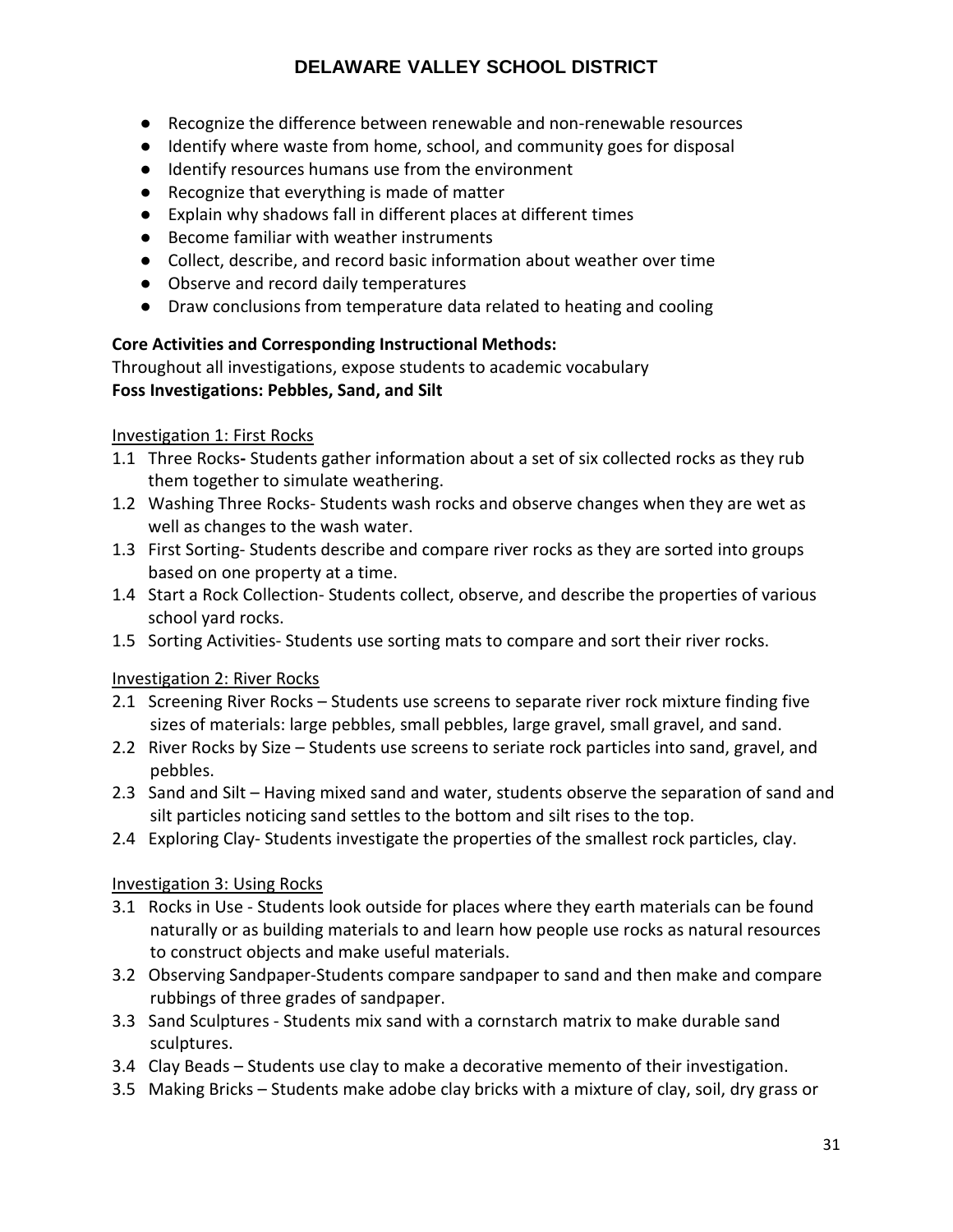weeds, and construct a class wall with the dried, finished bricks.

#### Investigation 4: Soil and Water

- 4.1 Homemade Soil Students put together and take apart soils using screens. Students discover humus as a component of soil. Students mix together homemade soil containing sand, gravel, pebbles, and humus. Students shake soil and water together in a vial and draw what they observe
- 4.2 Local Soil Students go on a schoolyard field trip to collect soil samples. Students try to find soil in as many places as possible and study their samples. Students shake soil and water together in a vial and draw what they observe. Compare and contrast homemade soil versus schoolyard soils.
- 4.3 Natural Sources of Water Students research sources of natural water, sort images of water sources, both fresh and salt, and discuss where water is found in their community.

#### Additional Resources:

- Mystery Science Resources
	- Have You Watched A Storm?
	- Can A Statue Shadow Move?
	- Why Do Stars Come Out At Night?
	- How Can Stars Help You If You Get Lost?
	- Why Is There Sand At The Beach?
	- What Is Strong Enough To Make A Canyon?
	- How Much Water Is In The World?
- Brainpopjr.com
	- Rocks and Minerals
	- Soil
	- Water Cycle
	- Natural Resources
- Discovery Education
- Turtlediary.com- First Grade Science Videos
	- The Water Cycle
	- Force and Motion
	- Natural Resources of the Earth
	- What is Matter?
	- What is Soil?
- Science A-Z
	- Foss Correlations Activities for Pebbles, Sand and Silt
	- Process Activities:
	- Modeling the Earth, Moon and Sun
	- Measuring Wind with a Cup Anemometer
	- Weather Journal
	- Erosion Control
	- Hypothesis Skills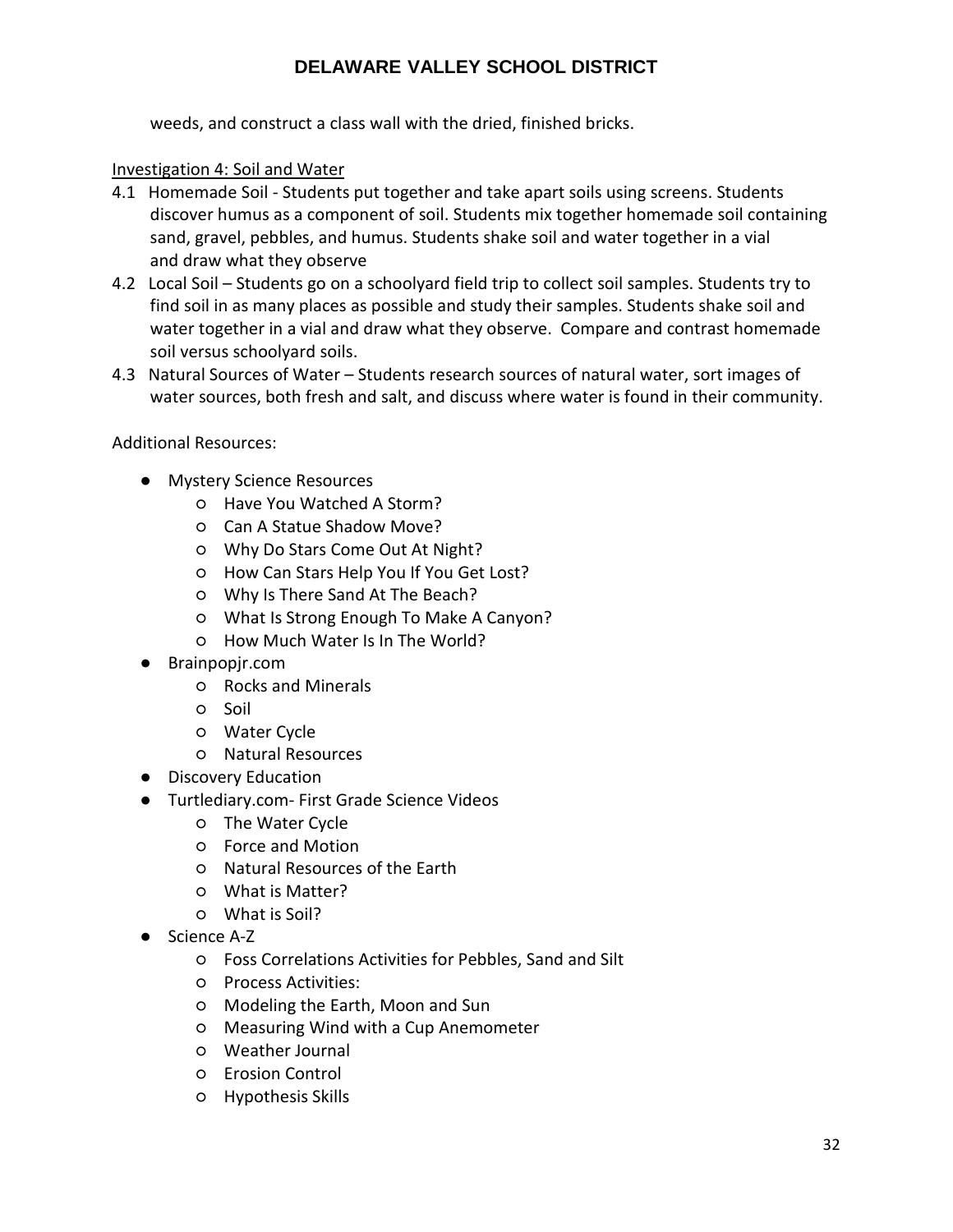- Data Sheets
- Diagrams
- Draw Conclusions
- Observations vs Inferences
- Identify and Control Variables
- Using Graphs
- Thermometers
- Balance Scales
- Length and Measurement
- Hand Lenses
- Science Fair Experiments: K-2 Earth and Space Science
- Science Fair Experiments: K-2 Physical Science
- Scientist and Inventor Cards
- Career Files

#### **Links to Hands On Activities and Experiments:**

- 1. Mason Jar Soil Test **[https://preparednessmama.com/jar-soil-test/#\\_a5y\\_p=1400786](https://preparednessmama.com/jar-soil-test/#_a5y_p=1400786)**
- 2. Shaving Cream Clouds  **<https://onelittleproject.com/shaving-cream-rain-clouds/>**
- 3. Rock Scratch Test  **<https://lemonlimeadventures.com/rocks-minerals-scratch-test/>**

#### **Assessments:**

**Diagnostic:** Observation, question and answers

- **Formative:** Observation, question and answers, documentation
	- Mystery Science End of Lesson Assessments

**Summative:** Observation, question and answers, documentation, and completed student notebook

#### **Extensions to Investigations**

Make a rock record book Set up a rock store Make stone soup Write about magic pebbles Read about special rocks Graph rock sorts Build rock towers Make rock people or pets Assemble a rock aquarium Make rock checkers Start a personal rock collection Write the journey of your rock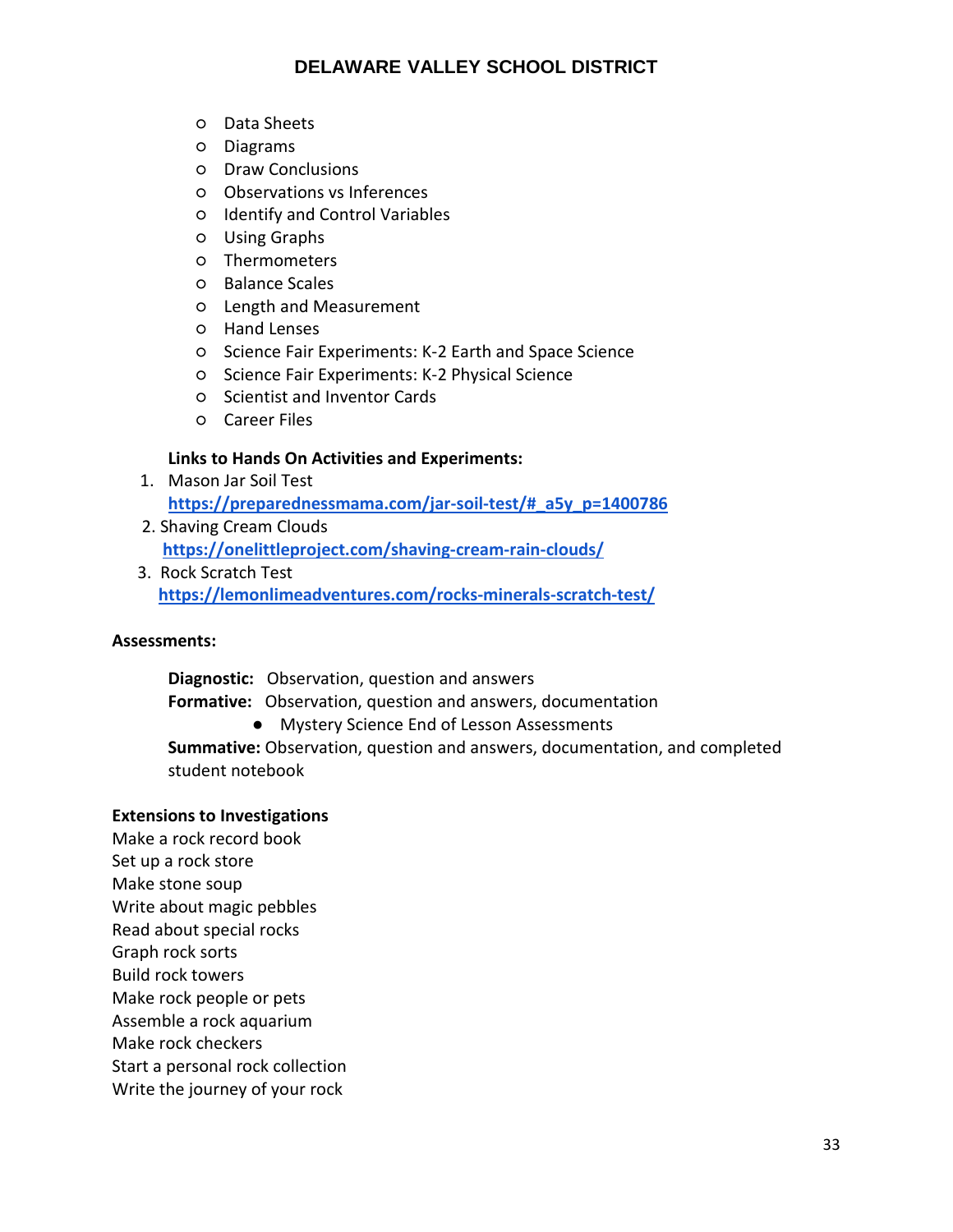Write rock stories Set up a rock weighing station Create music with rocks, pebbles, sand, and plastic bottles for shakers Set up a sand exploration center Find out about pottery Make sand paintings Layer sand, gravel, and pebbles in bottles Make sandpaper prints Research earth materials Compare soil habitats Draw pictures of soil profiles (dessert, ocean beach, mountains) Plant seeds in sand and soil Take a field trip to a natural source of water

#### **Correctives:**

Remodel and review activities and procedures Revisit vocabulary, use picture cards, diagrams, photos, videos Write sentences and/or vocabulary to be copied by student Student share notebooks and explanations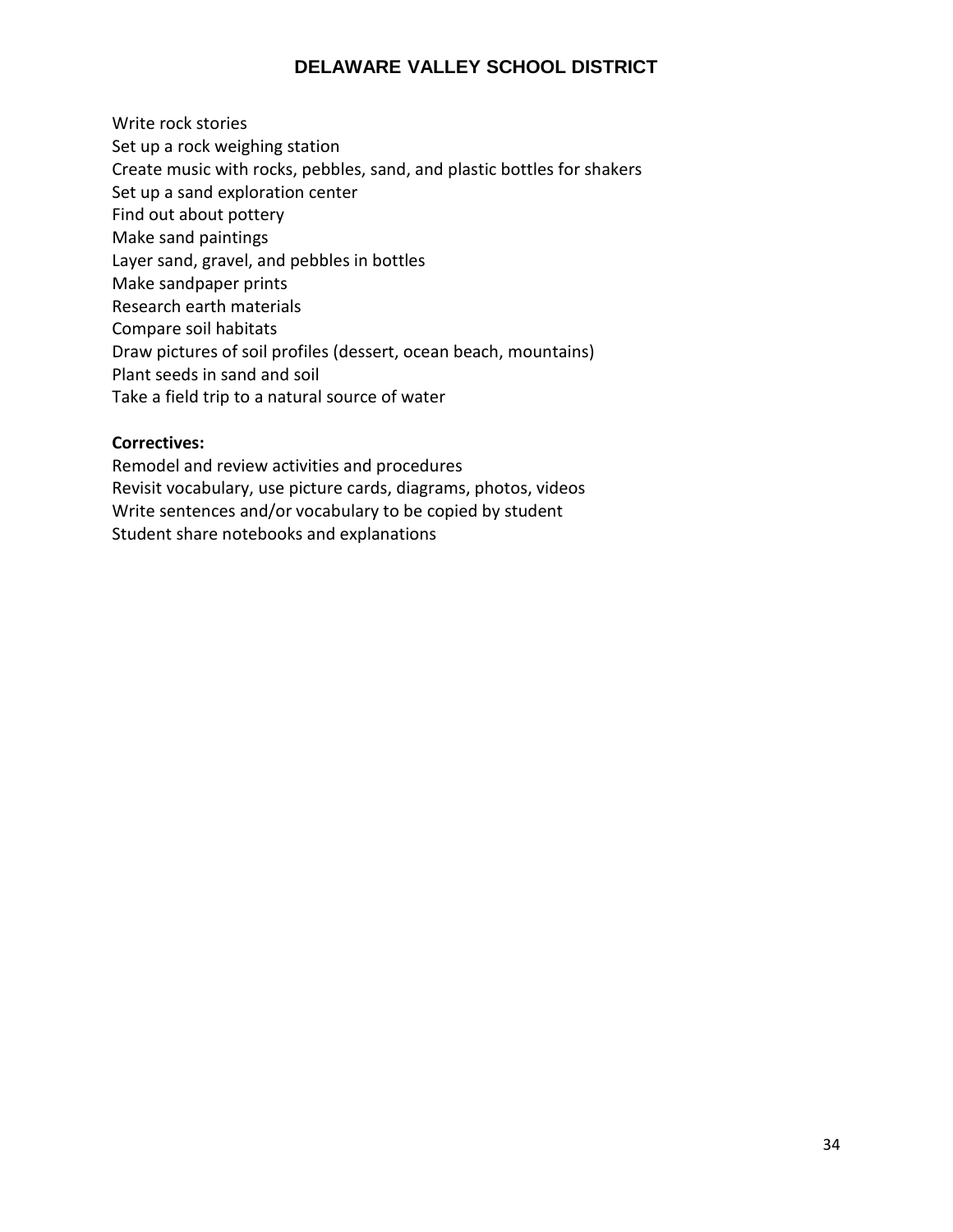# **Primary Textbook(s) Used for this Course of Instruction**

Name of Textbook: *Animals and Plants,* Foss Full Option Science System, 3rd Ed.

Textbook ISBN #: 978-1-60902-674-5

Textbook Publisher & Year of Publication: Delta Education: 2012 Curriculum Textbook is utilized in: First Grade Science

Name of Textbook: *Solids and Liquids,* Foss Full Option Science System, 3rd Ed.

Textbook ISBN #: 978-1-60902-670-7

Textbook Publisher & Year of Publication: Delta Education: 2012

Curriculum Textbook is utilized in: First Grade Science

Name of Textbook: *Pebbles, Sand, and Silt,* Foss Full Option Science System, 3rd Ed.

Textbook ISBN #: 978-1-60902-671-4

Textbook Publisher & Year of Publication: Delta Education: 2012

Curriculum Textbook is utilized in: First Grade Science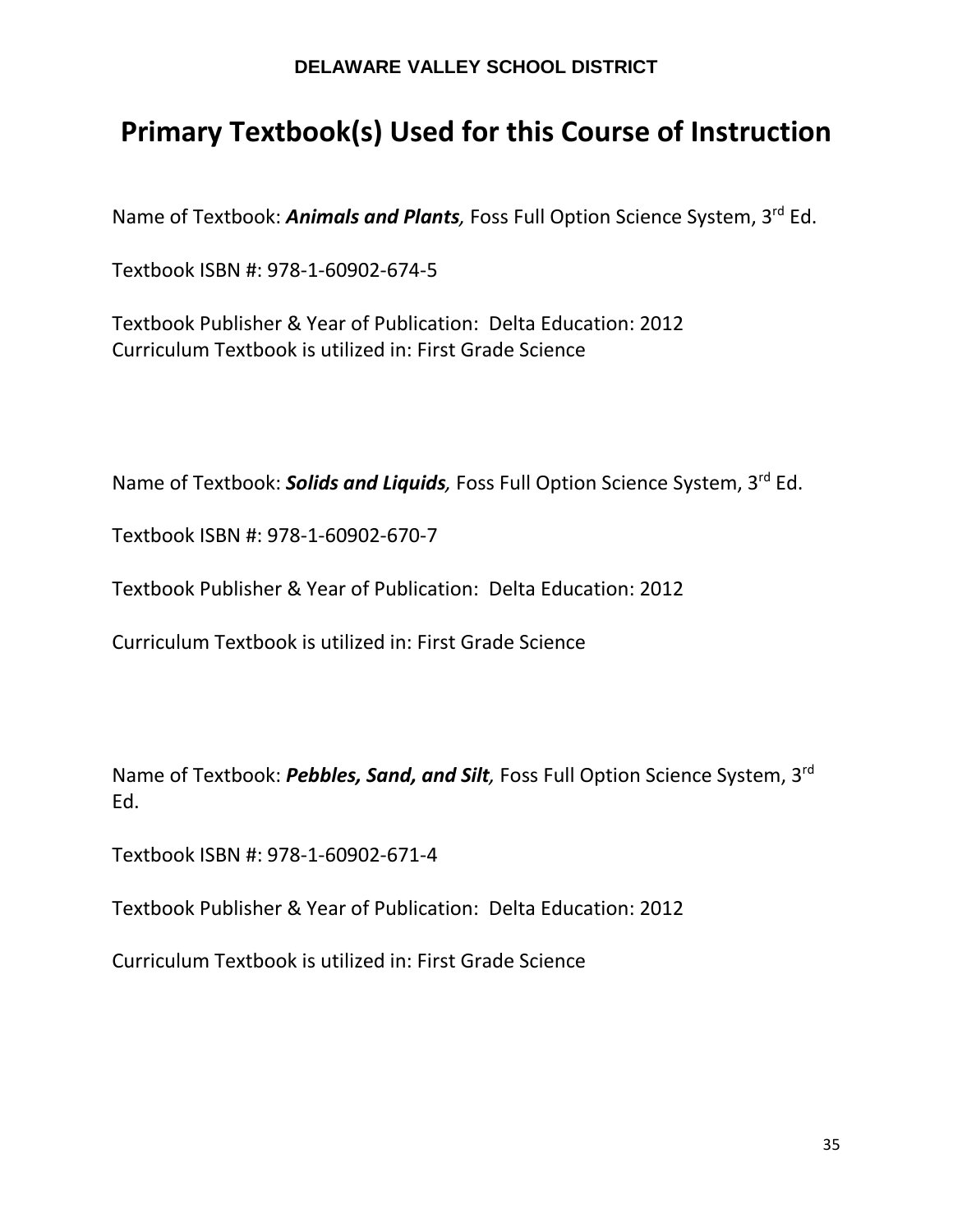# **Appendix**

#### **PA Science Standards**

#### **Biological Science**

3.1.1.A1 Categorize living and nonliving things by external characteristics.

3.1.1.A2 Investigate the dependence of living things on the sun's energy, water, food/nutrients, air, living space, and shelter.

3.1.1.A5 Identify and describe plant parts and their function.

#### **Genetics**

3.1.1.B1 Grow plants from seed and describe how they grow and change. Compare to adult plants.

#### **Evolution**

3.1.1.C3 Constancy and Change: Describe changes that occur as a result of habitat

#### **Chemistry**

- 3.2.1.A1 Observe and describe the properties of liquids and solids. Investigate what happens when solids are mixed with water and other liquids are mixed with water.
- 3.2.1.A3 Identify how heating, melting, cooling, etc., may cause changes in the properties of materials.
- 3.2.1.A4 Observe and describe what happens when substances are heated or cooled. Distinguish between changes that are reversible (melting, freezing) and not reversible (e.g. baking a cake, burning fuel).
- 3.2.1.A5: CONSTANCY AND CHANGE: Recognize that everything is made of matter.

#### **Physics**

- 3.2.1.B1 Demonstrate various types of motion. Observe and describe how pushes and pulls change the motion of objects.
- 3.2.1.B3 Observe and record daily temperatures. Draw conclusions from daily temperature records as related to heating and cooling.
- 3.2.1.B5 Compare and contrast how light travels through different materials. Explore how mirrors and prisms can be used to redirect a light beam.
- 3.2.1.B6 Energy: Recognize that light from the sun is an important source of energy for living and nonliving systems and some source of energy is needed for all organisms to stay alive and grow.

#### **Earth and Space Sciences**

3.3.1.A1 Observe, describe, and sort Earth materials. Compare the composition of different soils.

3.3.1.A4 Identify and describe the types of fresh and salt-water bodies (oceans, rivers, lakes, ponds).

3.3.1.A5 Become familiar with weather instruments. Collect, describe, and record basic information about weather over time.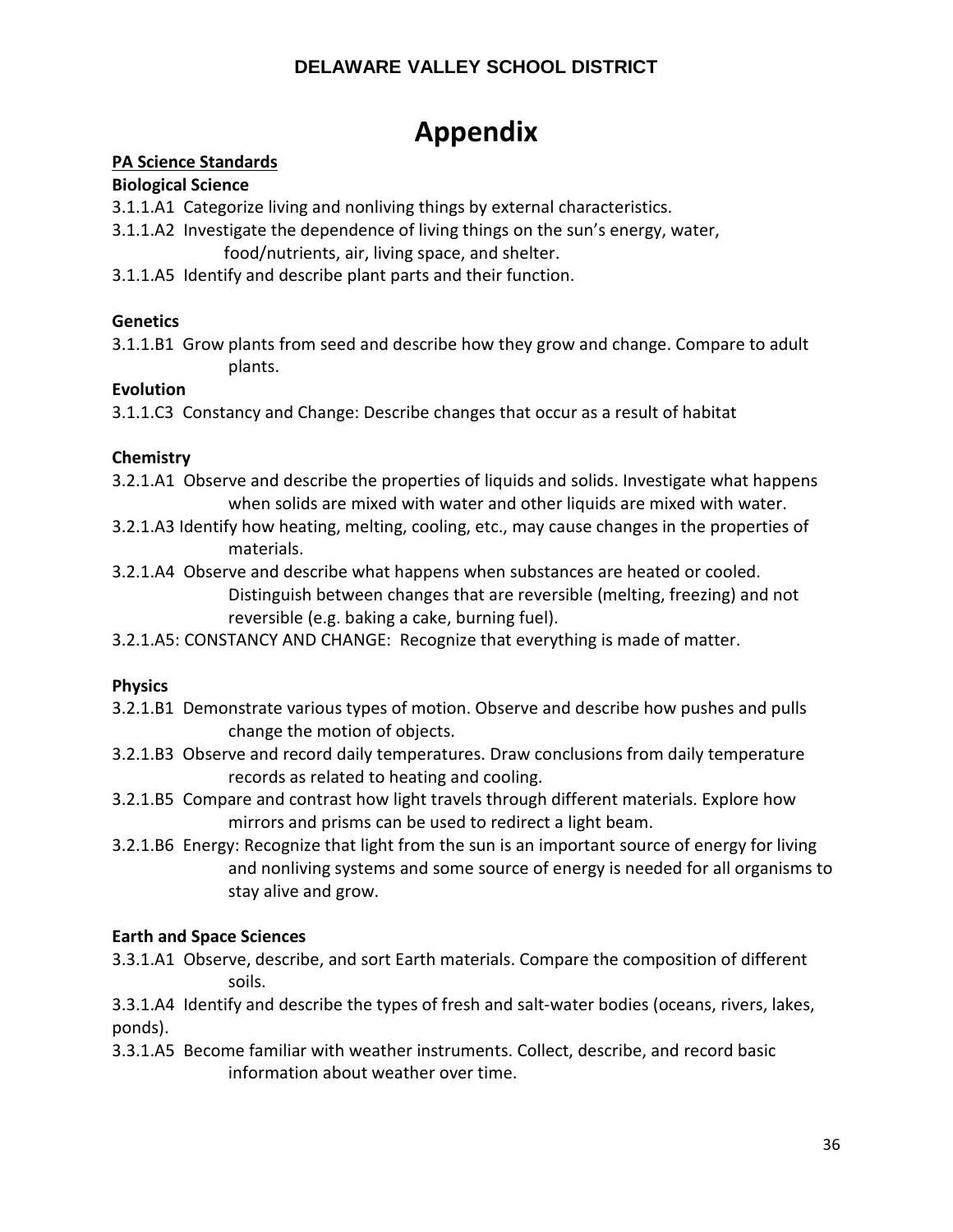#### **Origin and Evolution of the Universe**

3.3.1.B1 Explain why shadows fall in different places at different times of the day.

#### **Ecology**

- 4.1.1.A Identify and describe the basic needs of living things in a terrestrial habitat.
- 4.1.1.C Describe a simple food chain within a terrestrial habitat.
- 4.1.1.D Identify living things that are threatened, endangered, or extinct.
- 4.1.1.E Describe the seasons and describe how the change of the seasons affect living things.

#### **Watersheds and Wetlands**

4.2.1.A Explain the path water takes as it moves through the water cycle.

#### **4.3: Natural Resources**

- 4.3.1.A Identify some renewable resources used in the community.
- 4.3.1.B Recognize the difference between renewable and nonrenewable resources.

#### **Agriculture and Society**

- 4.4.1.A Describe the role of soil in agricultural systems.
- 4.4.1.B Identify products and by-products of the agricultural system.
- 4.4.1.C Describe the life cycles of different plants and animals in a terrestrial habitat.
- 4.4.1.D Identify tools used by native Americans and early settlers in agriculture.

#### **Humans and the Environment**

- 4.5.1.A Identify resources humans use from the environment.
- 4.5.1.B Describe why people consider some insects, plants and other living things to be pests, and ways to control their population numbers.
- 4.5.1.C Describe how pollution affects the health of a habitat.
- 4.5.1.D Identify where waste from the home, school and community goes for disposal.

The following standard is worded the same and appears in all subcategories, but the number of the standard varies.

\_\_\_\_\_\_\_\_\_\_\_\_\_\_\_\_\_\_\_\_\_\_\_\_\_\_\_\_\_\_\_\_\_\_\_\_\_\_\_\_\_\_\_\_\_\_\_\_\_\_\_\_\_\_\_\_\_\_\_\_\_\_\_\_\_\_\_\_\_\_\_\_\_\_\_\_\_\_

- 3.1.1.A9 Biological Sciences
- 3.1.1.B6 Genetics
- 3.1.1.C4 Evolution
- 3.2.1.A6 Chemistry
- 3.2.1.B7 Physics
- 3.3.1.A7 Earth Structure, Processes, and Cycles
- 3.3.1.B3 Origin and Evolution of the Universe
- 4.1.1.F Environments and Ecology
- 4.2.1.D Watersheds and Wetlands
- 4.3.1.C Natural Resources
- 4.4.1.D Agriculture and Society
- 4.5.1.F Humans and the Environment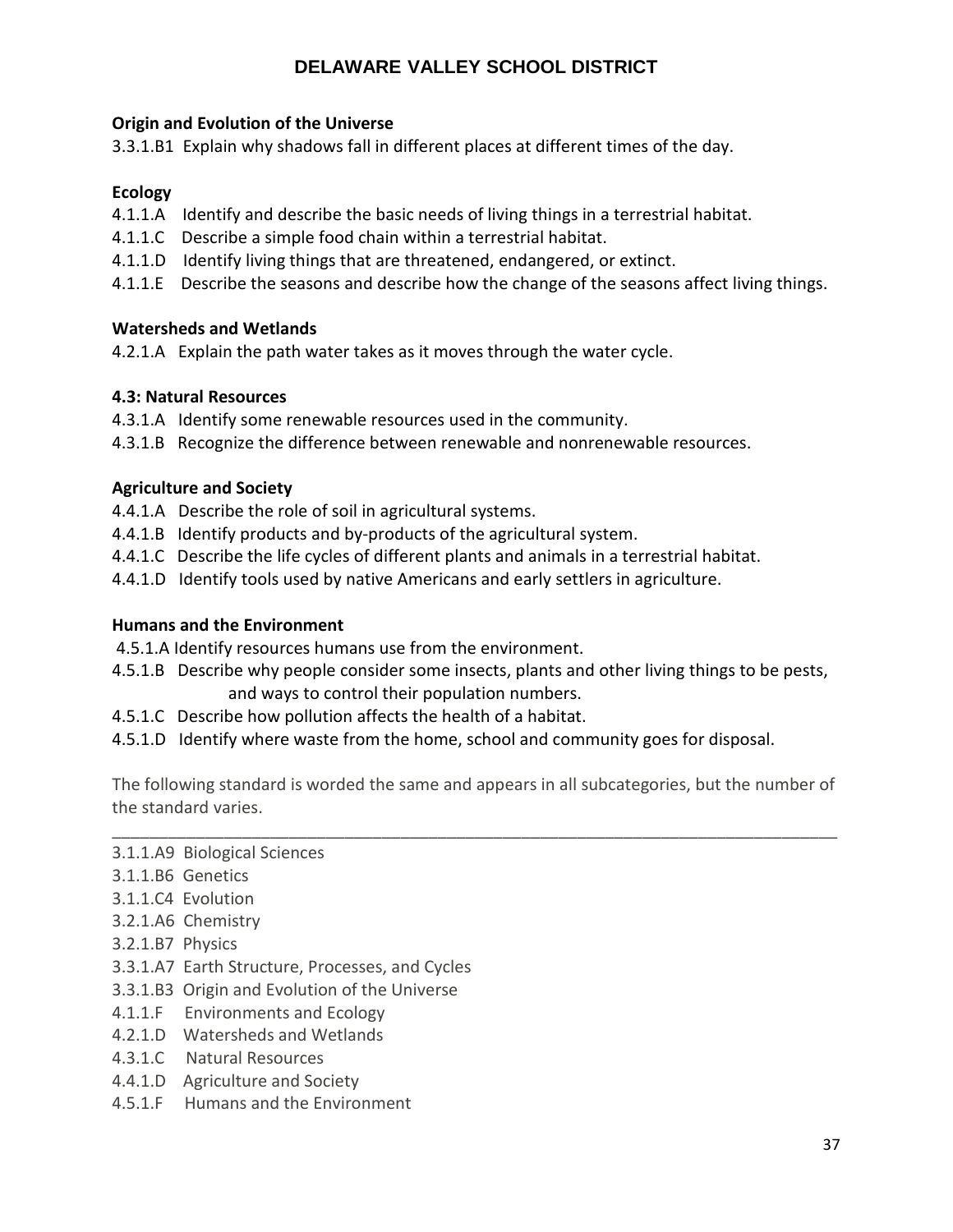- Distinguish between scientific fact and opinion.
- Ask questions about objects, organisms, and events.
- Understand that all scientific investigations involve asking and answering questions and comparing the answer with what is already known.
- Plan and conduct a simple investigation and understand that different questions require different kinds of investigations.
- Use simple equipment (tools and other technologies) to gather data and understand that this allows scientists to collect more information than relying only on their senses to gather information.
- Use data/evidence to construct explanations and understand that scientists develop explanations based on their evidence and compare them with their current scientific knowledge.
- Communicate procedures and explanations giving priority to evidence and understanding that scientists make their results public, describe their investigations so they can be reproduced, and review and ask questions about the work of other scientists.

#### **PA Common Core Standards for Math**

- CC.2.1.1.B.1 Extend the counting sequence to read and write numerals to represent objects.
- CC.2.3.1.A.1 Compose and distinguish between two- and three-dimensional shapes based on their attributes.
- CC.2.3.1.A.2 Use the understanding of fractions to partition shapes into halves and quarters.
- CC.2.4.1.A.1 Order lengths and measure them both indirectly and by repeating length units.
- CC.2.4.1.A.4 Represent and interpret data using tables/charts

#### **PA Common Core Standards for ELA**

- CC.1.1.1.D Know and apply grade level phonics and word analysis skills in decoding words.
- CC.1.1.1.E Read with accuracy and fluency to support comprehension
- CC.1.2.1.A Identify the main idea and retell key details of text.
- CC.1.2.1.B Ask and answer questions about key details in a text.
- CC.1.2.1.C Describe the connection between two individuals, events, ideas, or pieces of information in a text.
- CC.1.2.1.E Use various text features and search tools to locate key facts or information in a text.
- CC.1.2.1.F Ask and answer questions to help determine or clarify the meaning of words and phrases in a text.
- CC.1.2.1.G Use the illustrations and details in a text to describe its key ideas.
- CC.1.2.1.H Identify the reasons an author gives to support points in a text.
- CC.1.2.1.I Identify basic similarities in and differences between the two texts on the same topic.
- CC.1.2.1.J Use words and phrases acquired through conversations, reading, and being read to, and responding to texts, including words that signal connections and relationships between the words and phrases.
- CC.1.2.1.K Determine or clarify the meaning of unknown and multiple-meaning word and phrases based on grade level reading and content.
- CC.1.2.1.L Read and comprehend literary nonfiction and informational text on grade level, reading independently and proficiently.